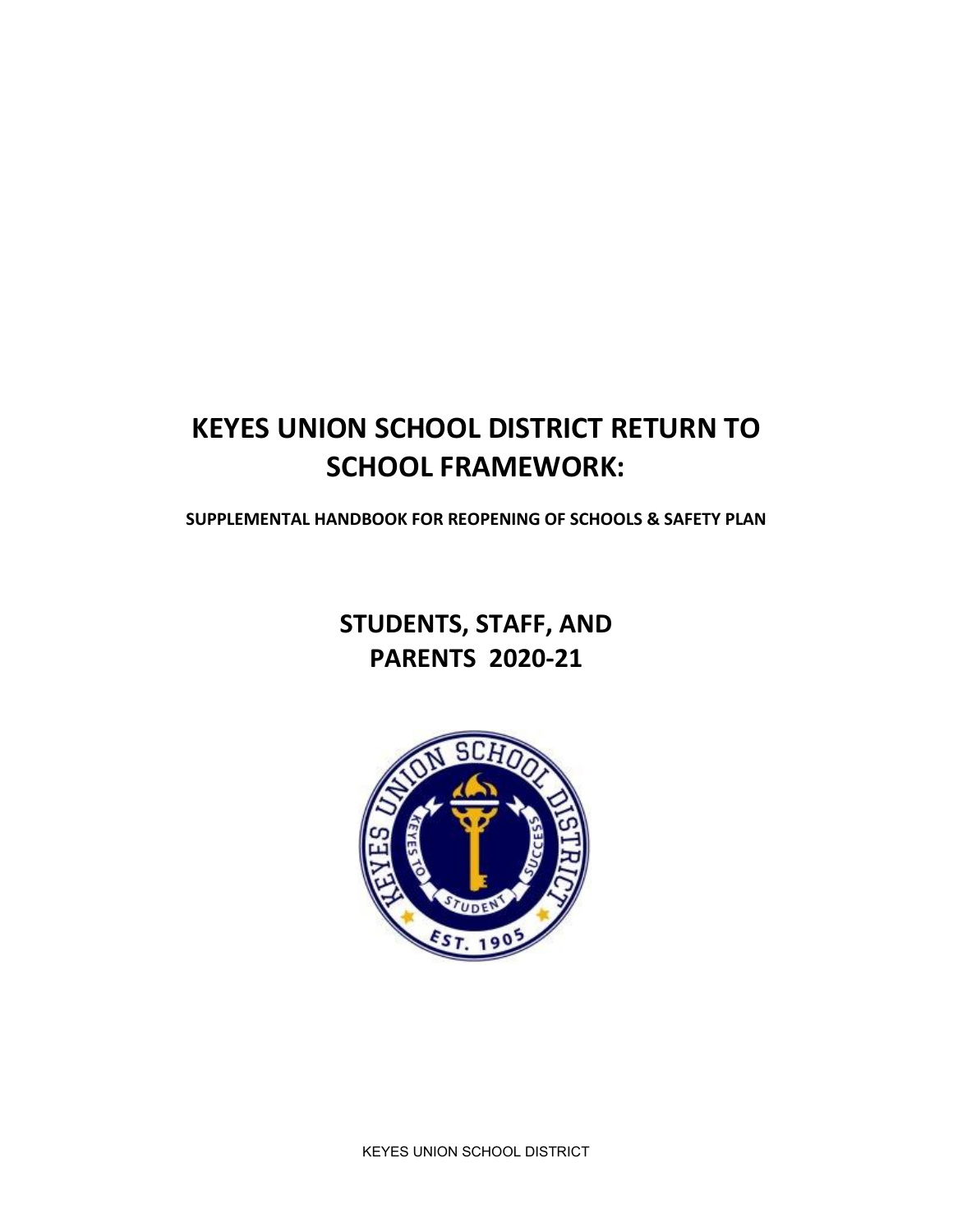### **Table of Contents**

|--|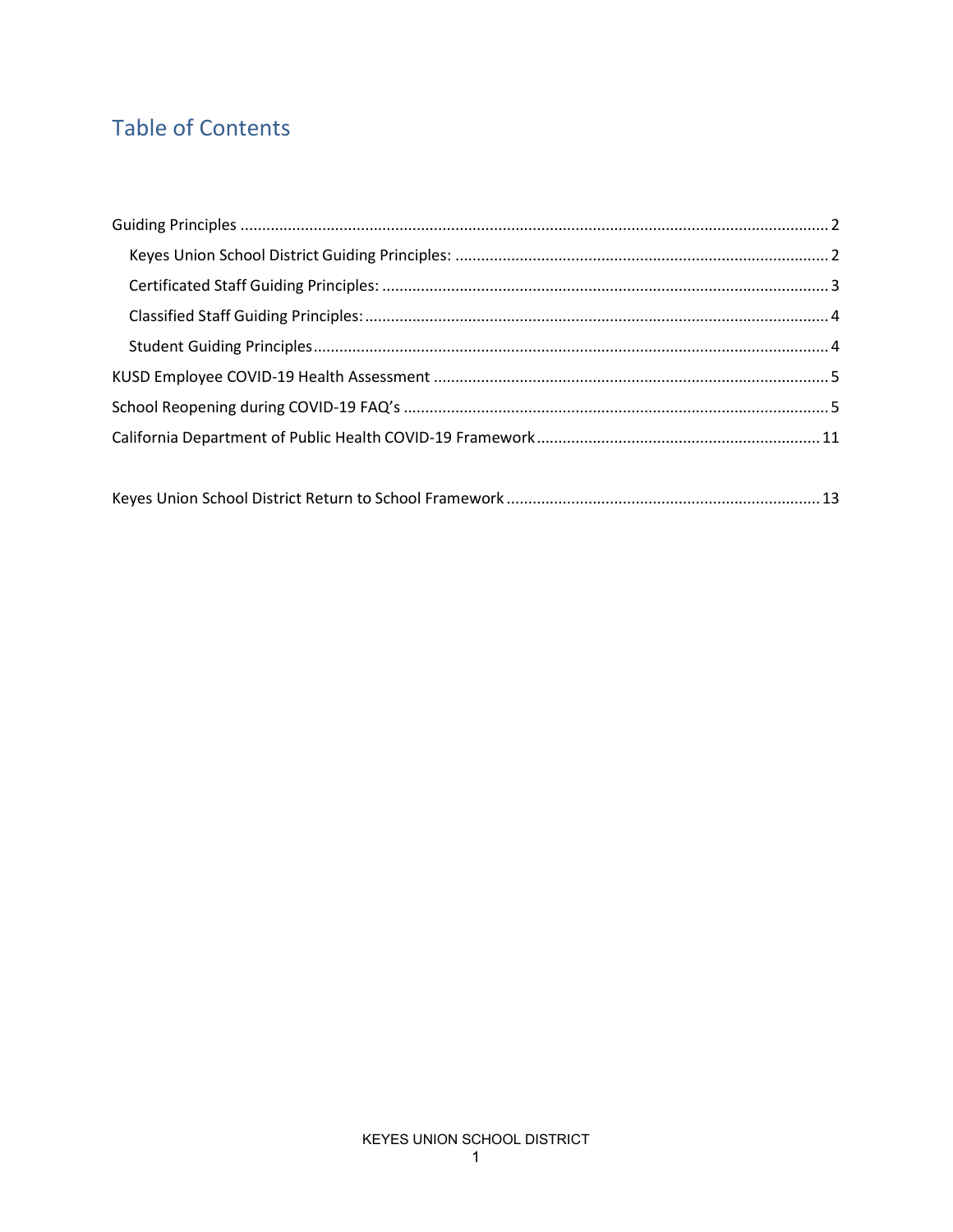### **Guiding Principles**

#### <span id="page-2-1"></span><span id="page-2-0"></span>**Keyes Union School District Guiding Principles**:

- Staff Safety-*Prevention*:
	- The District will ensure all recommended safety protocols from CDPH/CDE are followed by all employees at all times
	- The District will provide all necessary PPE equipment that is necessary for staffto complete their assignments in as safe a condition as possible.
	- The District will create, and follow, safety screening protocol for school employees and students focusing on pre-screening and on-site screening for COVID-19 symptoms and provide professional development to all staff.
	- The District will require face coverings for all staff and students while at school or on a school bus.
	- A face shield can be used for pedagogical or developmental reasons or if there is a medical exemption from a physician.
	- For children, masks/face coverings are required for all grades. A drape face shield is only allowed with a medical exemption. A physician's note is required for exemption. There are exceptions that are in the guidance for meals, snacks and outdoor recreation.
	- The District will ensure, as practicable, physical distancing rules (six feet from one another) requirements for all staff and students on campus.
	- The District will create, and follow, facility cleaning and disinfecting protocols including:
		- i. At least daily, and more frequently when feasible, custodial services will clean and disinfect frequently touched hard surfaces and shared objects pursuant to CDC guidance.
		- ii. Cleaning records will be kept by the maintenance and operations department noting when the last time the facilities were cleaned, type of cleaning, and by whom.
	- The District may have to hire and or increase work hours of staff to increase and ensure proper cleaning of classrooms and common areas. The District has installed plexiglass in school offices and will be installing it in cafeterias to add a barrier of protection between serving line personnel and students. ; has replaced all HVAC filters; has installed hand sanitizing stations in all classrooms and common areas; and have deep cleaned all carpets and hardfloors.
- Staff Safety-Monitoring and Response:
	- The District will work with Stanislaus County Public Health to ensure ongoing required Employee Testing as required by the Governors Pandemic Plan for Learning and Safe Schools. The district has contracted with Quest Laboratories to provide the testing.
	- The District will follow CDPH Framework (see below) in the case of COVID-19 exposure or confirmed case.
	- If an employee develops symptoms during the workday, all surfaces in their workspace will be cleaned and disinfected according to CDC guidelines. The cleaning should be conducted after hours when employees are not present.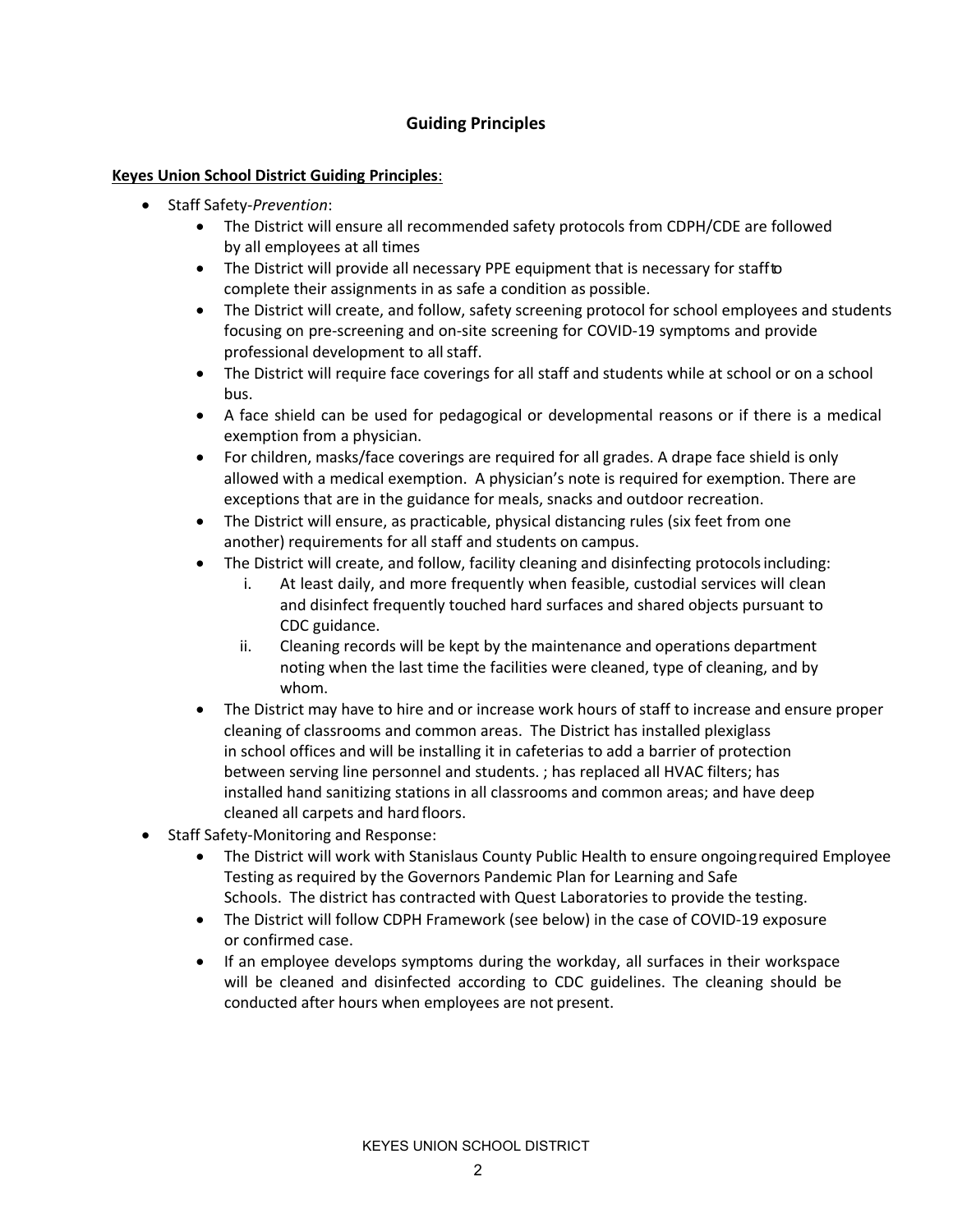#### <span id="page-3-0"></span>**Certificated Staff Guiding Principles:**

- Teachers will be required to report to their school site daily and work contract hours.
	- Please notify the Superintendent and HR if health concerns prevent this.
- Teachers will follow the Symptom Screening Prior to Entry Protocols (seebelow).
	- If you are ill but able to teach remotely based on a hybrid model, notify the site administrator.
	- If you are too ill to teach, use standard procedures to notify of absence.
	- If you have symptoms of COVID please contact your administrator and HR immediately.
	- In order to qualify for remote work, you must have adequate Internet capabilities
- Teachers will be required to check-in with their site administrator daily upon arrival to work for a visual/verbal symptom check and temperature screening (see KUSD Employee COVID-19 Health Assessment).
- Teachers will take attendance for each class for all students daily in Aeries and School Pathways for the Charter School (and keep paper record)
	- Either have students respond in chat or on traditional paper attendance.
	- Teachers will then complete attendance in Aeries and the Charter in School Pathways
- Teachers will be required to maintain weekly engagement records showing in class and out of class learning progress for students. These are already in place.
- Teacher led instruction for online learning is recommended to be no more than 20 minutes per hour.
- School Staff will meet once a week or as established by current practices with their respective administrator(s) in person using social distancing (when possible) or via Zoom.
- As possible, grade level/same subject teachers will offer consistency within reason. Teachers are encouraged to lesson share to assist in the workload.
- Feedback to students will be given on every assignment, even if it is just a thumbs up. Voice and video feedback are extremely valuable to your students when possible.
- Teachers will communicate to parents and maintain weekly records showing in class and out of class learning progress for students.
	- These could include Aeries communication report, email to parents, phone call to parents, and Parent Square (all should be documented, and record kept.
- Teachers invite admin to Google Classroom.
- Email and Zoom will be used for communications between staff.
- Teachers will use Zoom as a primary tool for student instruction and attendance.
	- District will look into purchase of Zoom host access for all teachers
	- Zoom Resources:
		- **i. Best Practices for Using Zoom**
		- **ii. Guide to Educating through Zoom**
		- **iii. Tips and Tricks for Teachers Using Zoom**
		- **iv. [Zoom Guide for Students;](https://blog.zoom.us/wordpress/2020/03/27/best-practices-for-securing-your-virtual-classroom/) Spanish**
- Other tools and programs [may be used to](https://zoom.us/docs/doc/Comprehensive%20Guide%20to%20Educating%20Through%20Zoom.pdf) meet the needs of their students.
- Assessment wil[l be ongoing and based on](https://drive.google.com/file/d/1-ENGvYaMd90oIm367ILA6_b0pFfha2oj/view?usp=sharing) [multiple](https://drive.google.com/file/d/1V3txceA21DuokbW1hnw4QsaqJluwlDA5/view?usp=sharing) measures (including interactive, observational, [authentic\).](https://drive.google.com/file/d/1V3txceA21DuokbW1hnw4QsaqJluwlDA5/view?usp=sharing)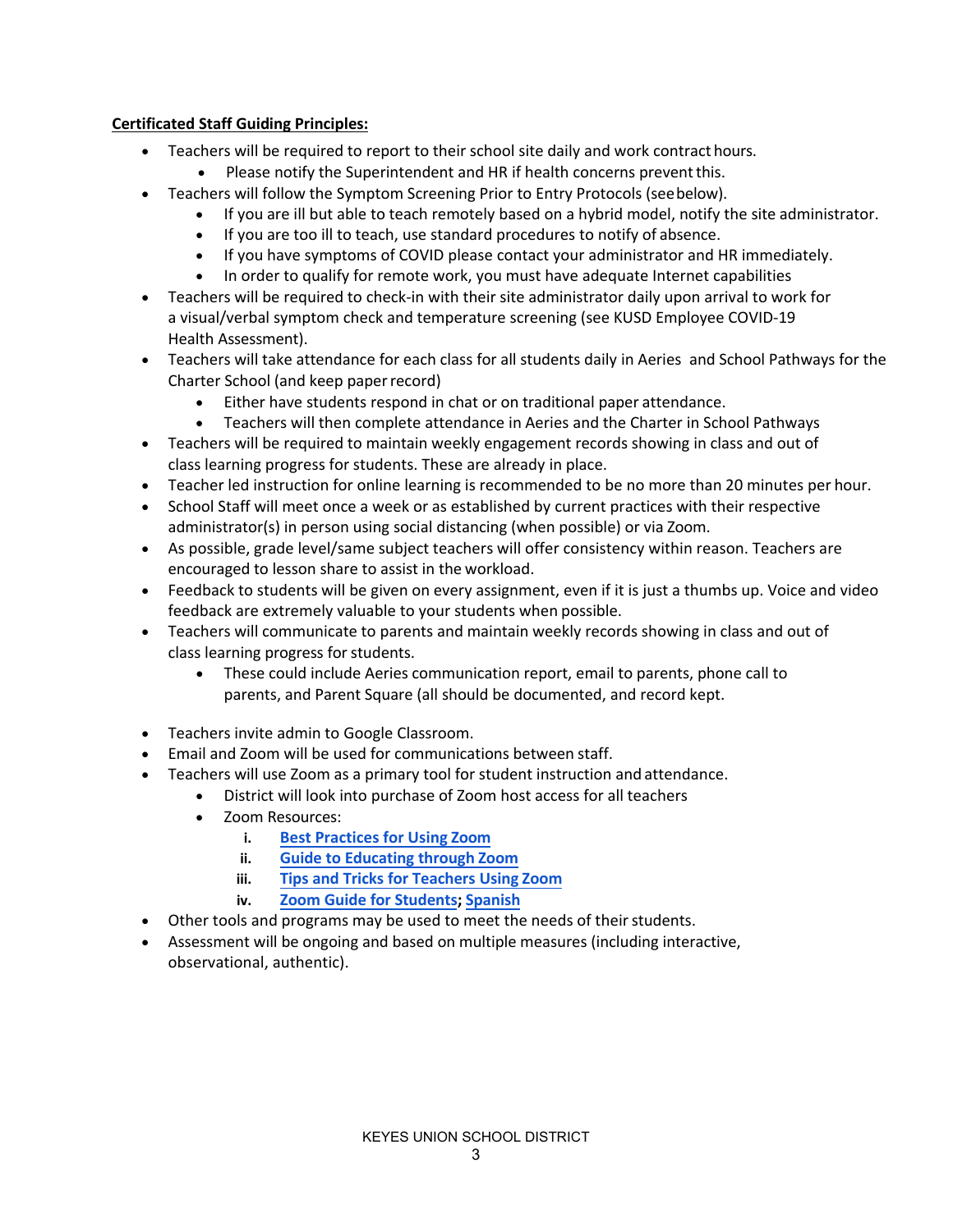#### <span id="page-4-0"></span>**Classified Staff Guiding Principles:**

- Classified employees will be required to report to their work location at their assigned time daily and work their assigned contract hours.
	- Please notify the Superintendent and HR if health concerns prevent this.
- Classified employees will follow the Symptom Screening Prior to Entry Protocols (seebelow).
	- If you are ill and believe you may have the ability to work remotely, notify your direct supervisor.
	- If too ill to work or cannot work remotely, use standard procedures to notify ofabsence.
	- If you have symptoms of COVID please contact your administrator and HR immediately.
	- In order to qualify for remote work, you must have adequate Internet capabilities
- Classified employees will be required to check-in with their site administrator or direct supervisor daily upon arrival to work for a visual/verbal symptom check and temperature screening (see KUSD Employee COVID-19 Health Assessment).
- School Staff will meet as needed with their respective supervisor in person using social distancing (when possible) or via Zoom.
- Email should be checked daily to ensure best communication.
- Zoom will be used as a primary tool for meetings, professional development, student instruction and attendance. Professional development will be provided for all staff.
	- Zoom Resources:
		- i. Best Practices for Using Zoom
		- ii. [Guide to Educating through](https://blog.zoom.us/wordpress/2020/03/27/best-practices-for-securing-your-virtual-classroom/) Zoom
		- iii. [Tips and Tricks for Teachers Using](https://zoom.us/docs/doc/Comprehensive%20Guide%20to%20Educating%20Through%20Zoom.pdf) Zoom
		- iv. [Zoom Guide for Students;](https://drive.google.com/file/d/1-ENGvYaMd90oIm367ILA6_b0pFfha2oj/view?usp=sharing) [Spanish](https://drive.google.com/file/d/1V3txceA21DuokbW1hnw4QsaqJluwlDA5/view?usp=sharing)

#### <span id="page-4-1"></span>**Student Guiding Principles:**

- Students will have daily live interaction with teachers to ensure clear expectations for assignments and provide timely feedback for assignments received.
- Student in person and distance learning schedules will follow:

#### **TK-6: Blended Model Schedule**:

*Group A***:** Monday-Tuesday in person learning, Wednesday independent work at home (teacher prep and support) Thursday and Friday distance Learning.

*Group B***:** Monday – Tuesday distance learning, Wednesday independent work at home (teacher prep and support) Thursday – Friday in person learning.

- **7th-12th Grade**: Continue with Distance Learning Model Schedule until authorized by county health to implement in person learning. When authorized we will follow the same Group A and B Schedule; Students will be in selfcontained classrooms, no students will move rooms.
- Students must login to Zoom to establish attendance for each period.
- Grades will be based on quality of work (as if in person).
	- TK-5 will be based on our elementary grading procedures
	- 6-12 will be A-F letter grades
- Full participation of students is required.
	- Participation includes attending class meetings on time, completing all assignments, engaging with classmates and teacher, and reaching out for help when needed.
	- Teachers will be the primary resource and reference to contact students/parents who are not engaging and participating.
		- i. If students are not engaging after numerous contact attempts to parents, teachers will then provide documentation to site administrator.
- Students will be provided a Chromebook to complete assignments and for attendance purposes.
- Upon arrival to school, students will have visual/verbal symptom check with school staff or their teacher.

#### KEYES UNION SCHOOL DISTRICT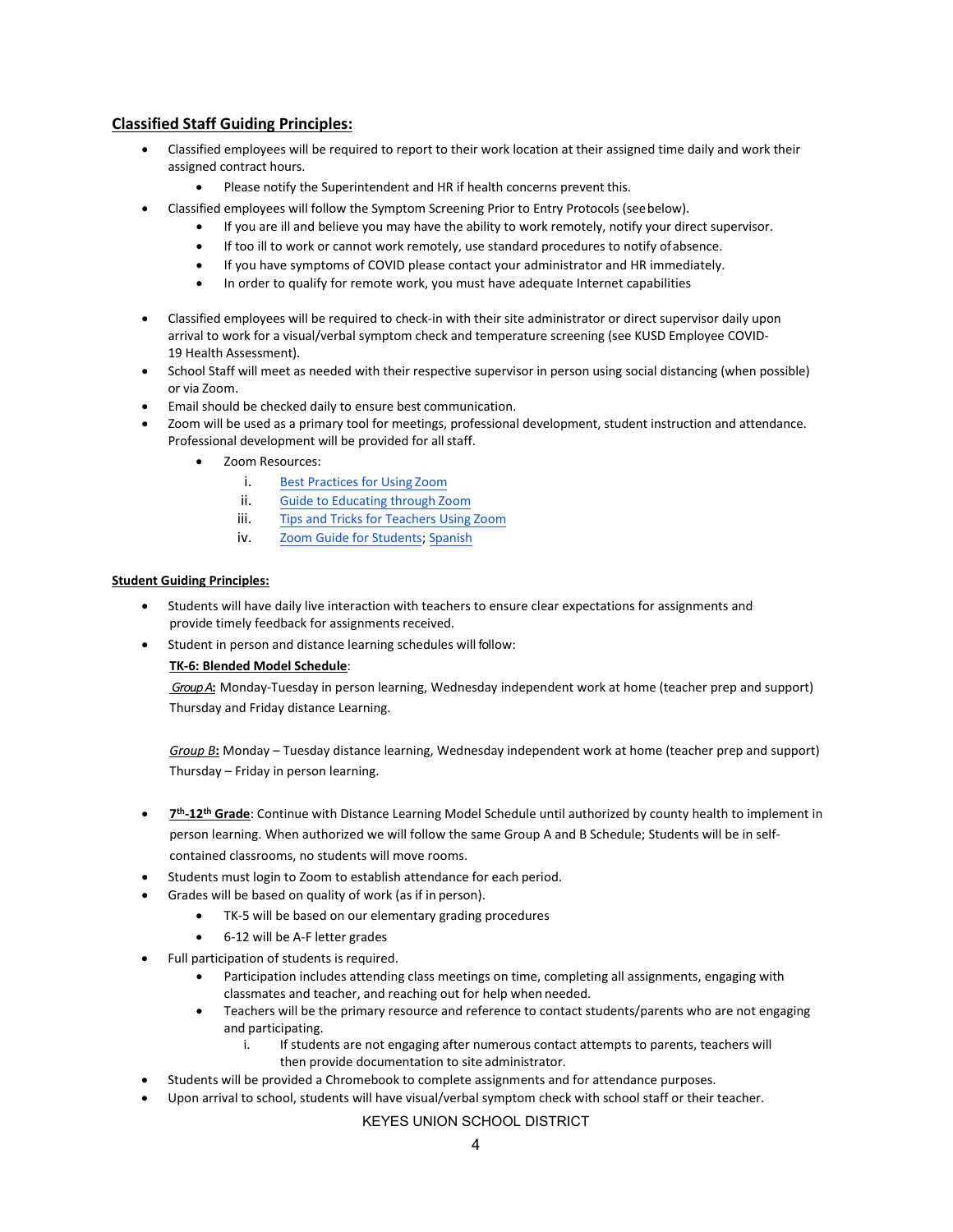### **KUSD Employee COVID-19 Health Assessment**

<span id="page-5-0"></span>Daily Health Self Assessments *must* be conducted by each employee from home and immediately upon reporting to the worksite. Once on site, please complete check in with your site administrator or direct supervisor each day upon arrival to your school site. *If you answer YES to any of the questions below, please contact your Supervisor immediately, stay away from others and immediately return home*. Contact the Human Resources Department for further instructions

Please answer the following with a Yes/No, if any responses are Yes, please contact your direct supervisor immediately.

- 1. Are you experiencing any symptoms such as current or recent fever (100.4 $^{\circ}$  or higher), new or worsening cough, new or worsening shortness of breath or respiratory illness, sudden lack of taste or smell, sudden onset of unexplained gastrointestinal illness?
- 2. Have you been in close contact with anyone who has been diagnosed with COVID-19 or who is experiencing symptoms of COVIDS-19?
- 3. Have you traveled outside of the continental United States within the past 14 days?

Upon arrival on campus or worksite, you will need to check-in with your administrator or direct supervisor to verify these questions and then have a temperature check.

### **School Reopening during COVID-19 FAQ's:**

<span id="page-5-1"></span>As a result of school closures during the COVID-19 pandemic, we have received numerous emails and calls from student families, employees, and other stakeholders with questions about the District's plan for reopening schools for the 2020-2021 school year.

In an effort to keep all community members informed about on-going developments, I am providing the following *frequently asked questions* (FAQ) framework to help answer your questions and concerns. The information provided below is in accordance with the most recent guidance available from the CDE, CDPH, the CDC, and the Stanislaus County Public Health Department. It is my sincere hope that this document provides information about concerns related to safety, security, health and well-being.

I understand that the impact of COVID-19 on schools is rapidly changing (on a daily, if not hourly, basis). The District continues to work collaboratively with bargaining units to share information and address issues of concern as they arise. We have a shared interest in keeping lines of communications open as we work together for the benefit of students, staff and the District community.

I hope that the questions and answers below provide clarification about some of your most pressing concerns. Please keep in mind that answers to the questions below are based upon the most recent recommendations from county, state and federal officials along with legal counsel.

### *Q: Will employees be informed if there is a confirmed case of coronavirus infection of a District employee or student?*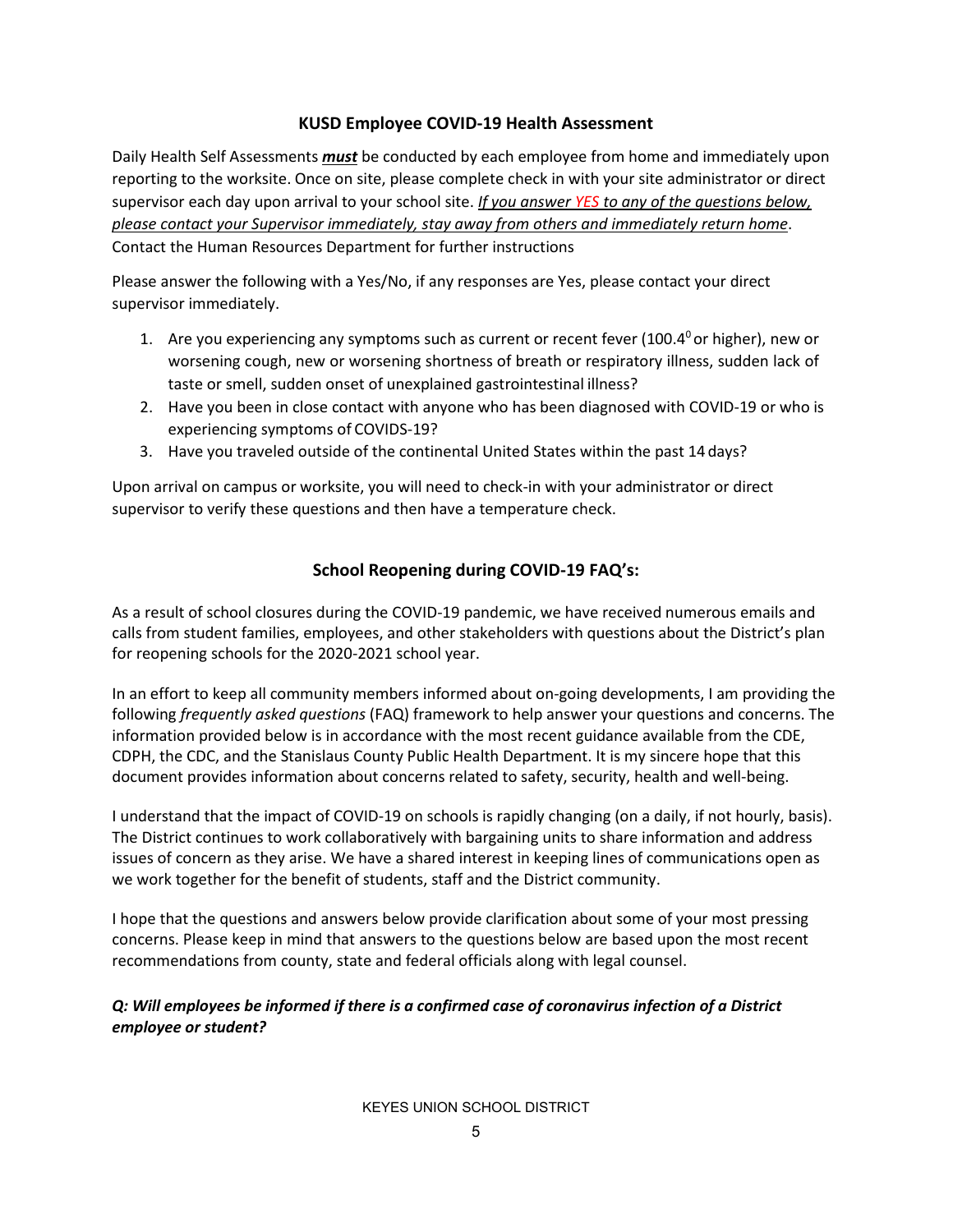*A:* There are no current confirmed cases of COVID-19 of Keyes Union School District employees. If the situation changes, then the District will notify and take direction from the Stanislaus County Office of Education and public health officials, which may include notification to families, employees, the community, and other entities in accordance with applicable privacy and confidentiality laws.

#### *Q: What will the District do for an employee who tests positive for the virus?*

*A*: The employee who tests positive for COVID-19 should immediately notify their supervisor and/or Human Resources Coordinator. The District will be able to discuss the employee's situation with them based on their unique facts and circumstances.

#### *Q: What safeguards will the District put in place to protect employees and students that live with family members that have preexisting conditions, which make them particularly vulnerable to COVID-19?*

*A:* To prevent the spread of COVID-19, students and staff who are sick, who are living with those showing symptoms of fever and/or respiratory infection, and/or who are living with those who have a travel history over the past 14 days to an area identified by the CDC as Level 3 Travel Health Notice, should not come to school. They should also adhere to social distancing measures and good hygiene. If parents or staff have questions regarding their particular situations, they should contact their school office or the District Office.

In addition, District sites will adhere to the various state and Stanislaus County Public Health orders regarding COVID-19. Among other things, the District will have available cleaning, disinfecting, and related supplies to ensure school sites are continuously disinfected in accordance with most recent health department guidance. The District will also be monitoring households who test positive for COVID-19 and will act promptly and appropriately to minimize the exposure to the community.

Further, the District is requiring all families to screen their students and employees to screen themselves prior to arriving on a District site. In the event students and/or staff exhibit symptoms, they should contact Elizabeth Smiraglia for further instruction. The District will also take additional preventative measures such as active screening on District sites and buses; teaching and encouraging health and hygiene measures such as the wearing of face coverings and handwashing; implementing appropriate social distancing protocols; limiting access to District sites by parents, visitors, and other community members; and regular cleaning and disinfecting;

### *Q: When District employees and students return to school, what is the District doing to prepare a healthy and safe environment?*

A: The District is constantly reviewing and updating comprehensive school safety plans to ensure compliance with the guidance provided by CDE, CDPH, and Stanislaus County Public Health Department.

Among other things, the District will continue to:

- Monitor the health of its students and staff. Those who present with COVID-19 symptoms will be separated and sent home or to a healthcare facility as soon as practical.
- Enforce physical distancing protocols and standards. Staff will be notified of how they can implement physical distancing requirements while meeting students' needs atschool.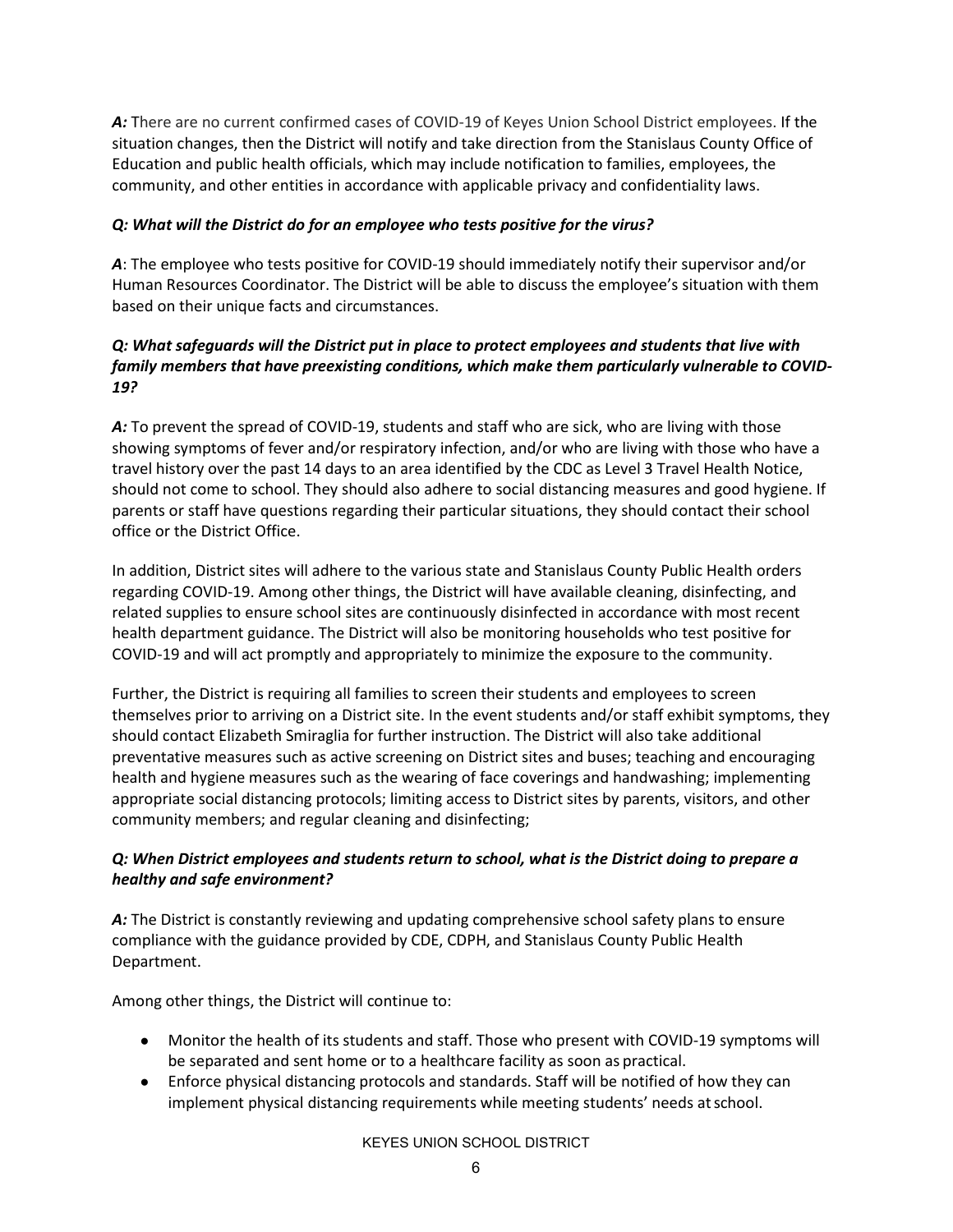- Limit the number of individuals on District sites to the extent possible and as recommended by the CDC, CDPH, and Stanislaus County Department of Public Health.
- Consider additional ways to encourage social distancing. These considerations include: staggering activities, alternate methods of communication and instruction, maximum capacity analysis and enforcement, modifications to students' access to playgrounds/athletic activities, modifying classroom and other school campus space to comply with social distancing and other health-related requirements, and implementing changes to meal service procedures.
- Continue cleaning and disinfecting of school sites.
- Share preventative actions everyone can take to prevent the spread of the disease: wash/sanitize hands, cough into sleeve/tissue, stay home if sick, get a flu shot, screening for symptoms before coming to school, and adhering to the latest guidance on face coverings and physical distancing requirements.
- Create a worksite plan for all staff members to allow for proper workplace social distancing practices.

### *Q: What is the District's obligation when a staff member reports that they tested positive for COVID-19?*

*A:* The District will take the steps necessary to ensure a safe work environment for its employees. Among other things, the District will notify the Stanislaus County Public Health Department of any reports of individuals testing positive on a District site and will collaborate with Public Health to determine the appropriate course of action based on the specific situation presented. The District will communicate with community members as appropriate following its consultation with the Stanislaus County Public Health Department.

The areas where the staff member spent time, particularly high-contact surfaces, will be deep cleaned in accordance with applicable federal, state, and local COVID-19 guidelines. Whether District sites, or parts of District sites, will be closed as a response will be determined on a case-by-case basis and in consultation with the Stanislaus County Public Health Department. Similarly, whether those who were in close contact with the staff member who tested positive for COVID-19 will be informed if they need to isolate in accordance with state and local public health guidance. The District will take steps necessary to ensure a continuity of District functions in a safe manner, including monitoring of the staff member's attendance to minimize exposure to others in the community.

### *Q: What should the District's response steps look like when a staff member reports positive for COVID-19?*

*A:* If a staff member is displaying symptoms, they should not be on site. If a staff member is on a District site and reports that they tested positive for COVID-19, they must immediately ensure they are wearing a face covering. They must then proceed to and wait in a pre- designated isolated area until they can be transported home or to a health facility. The staff member shall comply with the instructions provided by their supervisor.

If a staff member is not on a District site when they report they tested positive for COVID-19, the staff member should seek medical attention and comply with the instructions provided by medical professionals. The staff member may not report to any District site and shall comply with the instructions provided by their supervisor.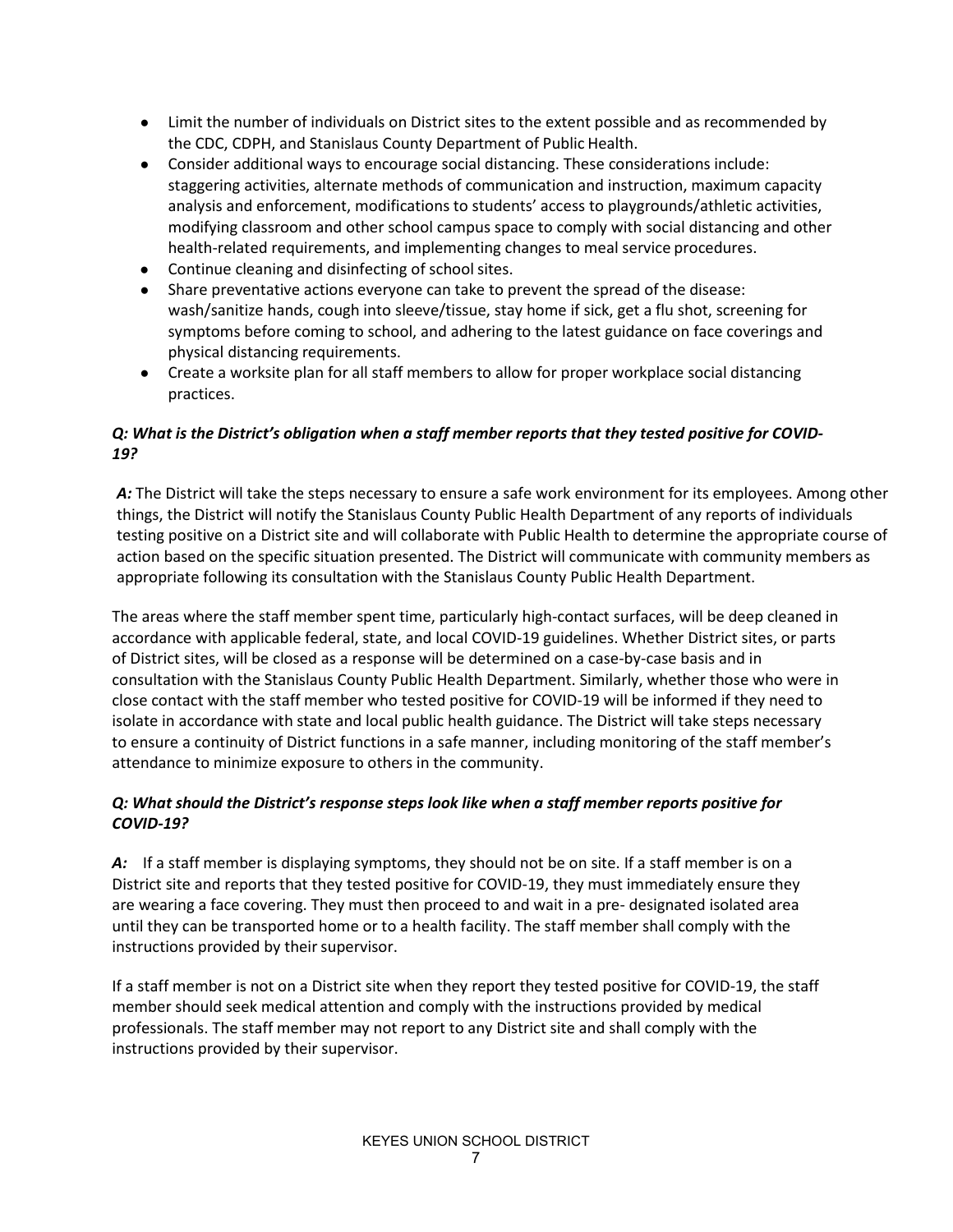Staff members who are positive may not return to a school site until they have met the isolation requirements. If the staff person is at home quarantining because they are a close contact to a positive case then they cannot return to work until they meet quarantine guidelines (which may include their household members becoming well if that is their close contact. They have met the CDC's criteria to discontinue home isolation and has received permission to return to work from their supervisor. The CDC's criteria may be found here[: https://www.cdc.gov/coronavirus/2019-ncov/if-you-are-sick/steps](https://www.cdc.gov/coronavirus/2019-ncov/if-you-are-sick/steps-when-sick.html)[when-sick.html.](https://www.cdc.gov/coronavirus/2019-ncov/if-you-are-sick/steps-when-sick.html)

The District will continue to ensure that staffing ratios are sufficient to ensure appropriate site cleanliness, physical distancing, and COVID-19 health and safety protocols. Staff and other community members will be notified of possible COVID-19 cases in accordance with applicable privacy laws. Additional guidance regarding continued and/or additional safety measures will be provided as appropriate based on the circumstances presented.

#### *Q: What is an individual staff member's responsibility to report a positive test result for COVID-19?*

A: The staff member shall report a positive COVID-19 test result to their supervisor and Human Resources Coordinator as soon as practical. If they are on a District site, they must ensure they are wearing a face covering as they proceed to an isolated area, where they will remain until they can be transported home or to a health facility. The staff member must not return to any District site until they have met the CDC's criteria to discontinue home isolation, described above. In addition, the staff member must comply with all directives received from medical professionals regarding their COVID-19 status. The staff member must also keep their supervisor and Human Resources Coordinator appraised of any changes to their status and remain in contact with their supervisor and Human Resources Coordinator. Their supervisor and Human Resources Coordinator will let the staff member know when it is acceptable to return to work.

### *Q: What are the District's responsibilities when a student reports that they have tested positive for COVID-19?*

*A:* If a student is on school grounds and reports they are positive for COVID-19, they will be separated from other individuals to a pre-designated supervised isolated area. Steps will be taken so that the Student is wearing a face covering while they remain on campus. If multiple students are in the designated area(s), appropriate social distancing measures will be implemented. Depending on the circumstances, the student may be triaged in a health office in accordance with established COVID-19 guidelines to address situations where the symptoms may not be COVID-19 related. The student's parents will be contacted, and arrangements to transport the student home or to a healthcare facility will be made. The student's parents will be informed that they cannot return to a District campus until they have met the CDC's criteria to discontinue home isolation:

[https://www.cdc.gov/coronavirus/2019-ncov/if-you-are-sick/steps-when-sick.html.](https://www.cdc.gov/coronavirus/2019-ncov/if-you-are-sick/steps-when-sick.html) The areas where the student spent time, particularly high-contact surfaces, will be deep cleaned in accordance with applicable federal, state, and local COVID-19 guidelines.

If the student is not on school grounds and reports they are positive for COVID-19, their parents will be informed that the student may not return to school until they meet the CDC's criteria to discontinue home isolation, described above. The District will monitor the student's attendance and let the student's parents know when it is safe for them to return to school in order to minimize exposure to others. When a student is reported to be positive for COVID-19, the District will inform the Stanislaus County Public Health Department and they will consider whether a classroom or school closure is warranted as well as the length of time based on the risk level, exposure, and other appropriate factors.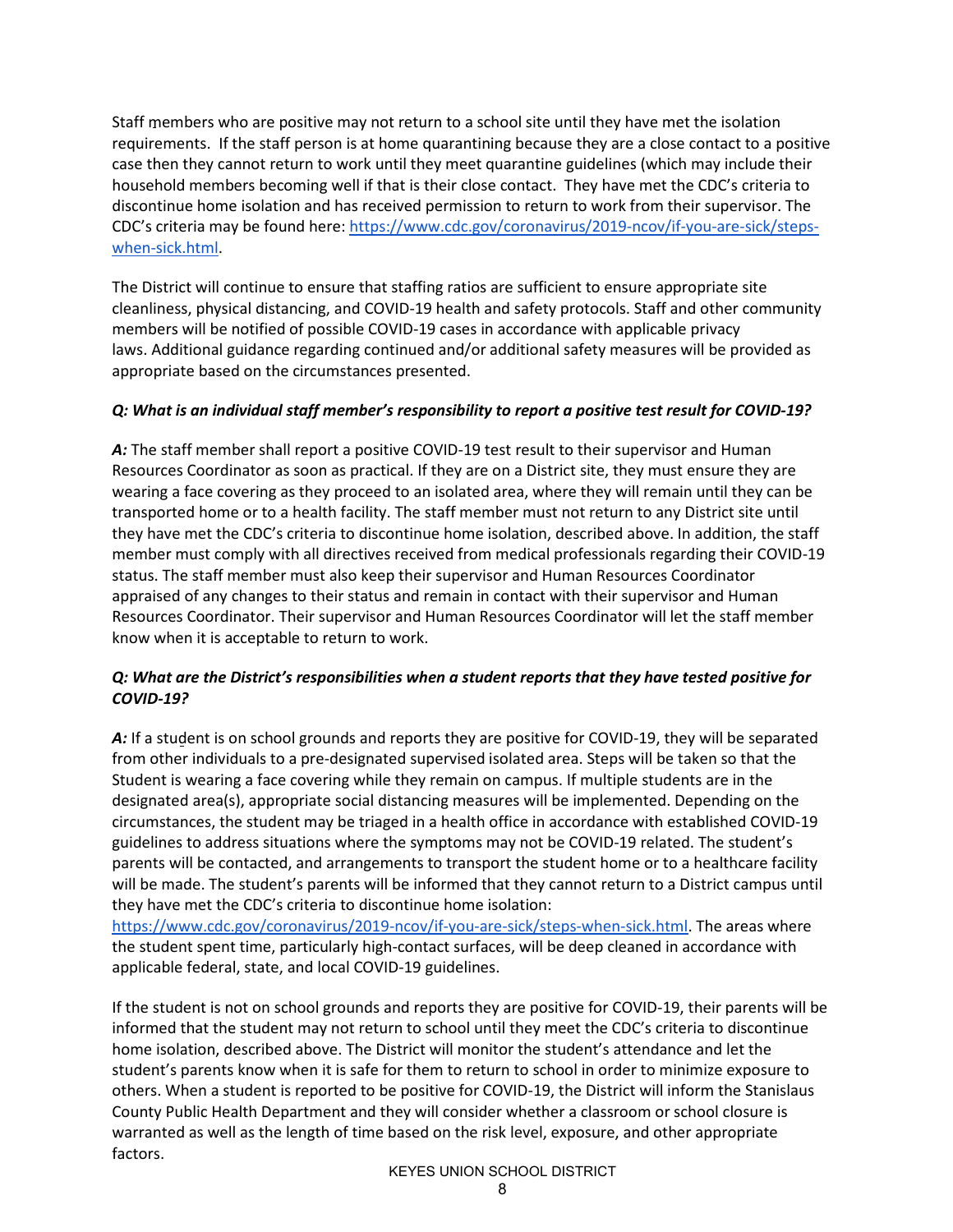The District will communicate with community members as appropriate following its consultation with the Stanislaus County Public Health Department. Students' parents will also be informed of the status of their child(ren)'s educational programming. If a child or staff member is symptomatic with COVID symptoms they will be sent home and advised to see a medical provider for testing. If the medical provider tests the individual and the test result is negative the person can return to the school 24 hours after the resolution of symptoms. If the medical provider writes a note and provides a reasonable alternative diagnosis the individual can return to school immediately based on the medical providers guidance.

If a child or staff member is a close contact to a positive person they must quarantine at home for 10 days. It is recommended that they are tested for COVID on, or around, day 5-7 and again at day 10. Testing will not decrease the quarantine time nor delay return to school while waiting on results. If the individual develops symptoms of COVID they are advised to test. If positive they will follow the instructions below.

If a staff person or child is COVID + they must follow current isolation guidelines and stay in isolation for 10 days and be fever free for 24 hours without the use of fever reducing medication and have a reduction in symptoms. A doctors note is not required to return to school if they meet these criteria. Close contacts of household members who test positive for covid-19 quarantine will end 10 days following their last exposure to the positive household member.

### *Q: What should an employee do when they believe that they have been exposed to COVID-19 outside of the school district working environment?*

A: If an employee believes they were exposed to COVID-19 outside of the District working environment, they should contact their supervisor as soon as practical. The employee must comply with the direction provided by their supervisor, which may include, but is not necessarily limited to, contacting a medical professional and/or self-monitoring symptoms at home.

If the employee or staff member is symptomatic with COVID symptoms they will be sent home and provided with a covid-19 test at no cost to the employee ( may be a self administered kit or sent to a testing site). If the medical provider tests the individual and the test result is negative the person can return to the school 24 hours after the resolution of symptoms. If the medical provider writes a note and provides a reasonable alternative diagnosis the individual can return to school immediately based on the medical providers guidance.

If a child or staff member is a close contact to a positive person they must quarantine at home for 10 days. It is recommended that they are tested for COVID on, or around, day 5-7 and again at day 10. Testing will not decrease the quarantine time nor delay return to school while waiting on results. If the individual develops symptoms of COVID they are advised to test. If positive they will follow the instructions below.

If a staff person or child is COVID + they must follow current isolation guidelines and stay in isolation for 10 days and be fever free for 24 hours without the use of fever reducing medication and have a reduction in symptoms. A doctors note is not required to return to school if they meet these criteria.

A person diagnosed with COVID-19, then they should remain at home and self-monitor for COVID-19 symptoms. The definition [of "close contact"](https://www.cdc.gov/coronavirus/2019-ncov/php/public-health-recommendations.html) with another individual may be found on the CDC's website: https://www.cdc.gov/coronavirus/2019- [ncov/php/public-health-recommendations.html.](https://www.cdc.gov/coronavirus/2019-ncov/php/public-health-recommendations.html) If the employe[e](https://www.cdc.gov/coronavirus/2019-ncov/if-you-are-sick/steps-when-sick.html) [develops symptoms, then they should co](https://www.cdc.gov/coronavirus/2019-ncov/if-you-are-sick/steps-when-sick.html)mply with the following CDC guidance: https://www.cdc.gov/coronavirus/2019-ncov/if-you-are- [sick/steps-when-sick.html.](https://www.cdc.gov/coronavirus/2019-ncov/if-you-are-sick/steps-when-sick.html) If the employee does not present symptoms after 10 days then they contact their supervisor and seek additional direction. The employee must comply with all directives received from medical professionals regarding their COVID-19

status as appropriate. The employee must also keep their supervisor appraised of any changes to their status and remain in contact with their supervisor and Human Resources Coordinator. Their supervisor and Human Resources Coordinator will let them know when they can return to work.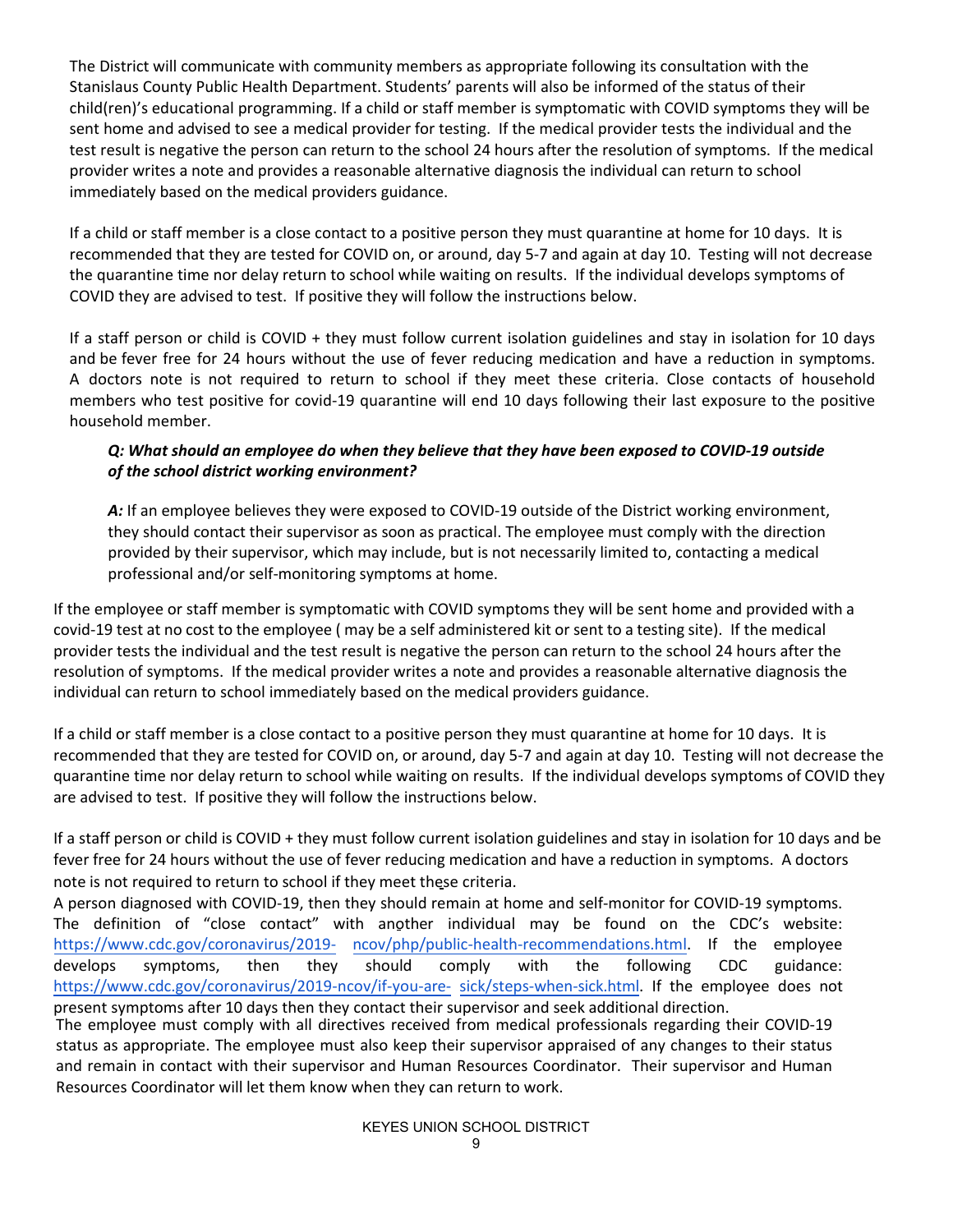#### *Q: What should a student do if they believe have COVID-19?*

*A:* If a student is not yet on District grounds, their parents should screen them for COVID-19 symptoms prior to arriving at school. If they present with a high temperature, exhibit symptoms consistent with COVID-19, or are a "close contact" with a person diagnosed with COVID-19, then they should remain at home. Parents should contact medical professionals as appropriate.

If a student is at school and develops COVID-19 symptoms, they should inform a District staff member immediately in a safe manner to the extent possible. The student will be physically distanced, their parents contacted, and they will be transported home or to a health care facility. The student's parents will be informed that if the student tests positive for COVID-19 they cannot return to a District campus until they have met the CDC's criteria to discontinue home isolation and have received permission from the District. The CDC's criteria to discontinue home isolation can be found here: [https://www.cdc.gov/coronavirus/2019-ncov/if-you-are- sick/steps-when-sick.html.](https://www.cdc.gov/coronavirus/2019-ncov/if-you-are-sick/steps-when-sick.html) The student's parents must contact the school office prior to allowing the student to return to school.

### *Q: If an employee reports that they are self-isolating due to COVID-19 exposure, what are the District's obligations to this staff member? What information (if any) should be reported to the District community? What is the District's obligation (if any) to report to co-workers of self-isolating employee who have been in contact with employee?*

A: The District will notify the Stanislaus County Public Health Department of any reports of an employee testing positive for COVID-19 and will collaborate with the Department to determine the appropriate course of action. Based on the discussion with the Stanislaus County Public Health Department and the employee, and consideration of the specific circumstances, the District may engage with community members to ensure that District schools and worksites remain safe. The information shared with District staff, students, and families, and/or community members will comply with applicable health, safety, and privacy laws.

In addition, please be advised that additional communication from the District regarding new or revised COIVD-19 protocols or practices may not be an indication that a District employee tested positive for COVID-19. Please know that the health and safety of the District's students, families, and staff are a priority and the District may communicate updated guidance in an effort to encourage best practices and minimize exposure.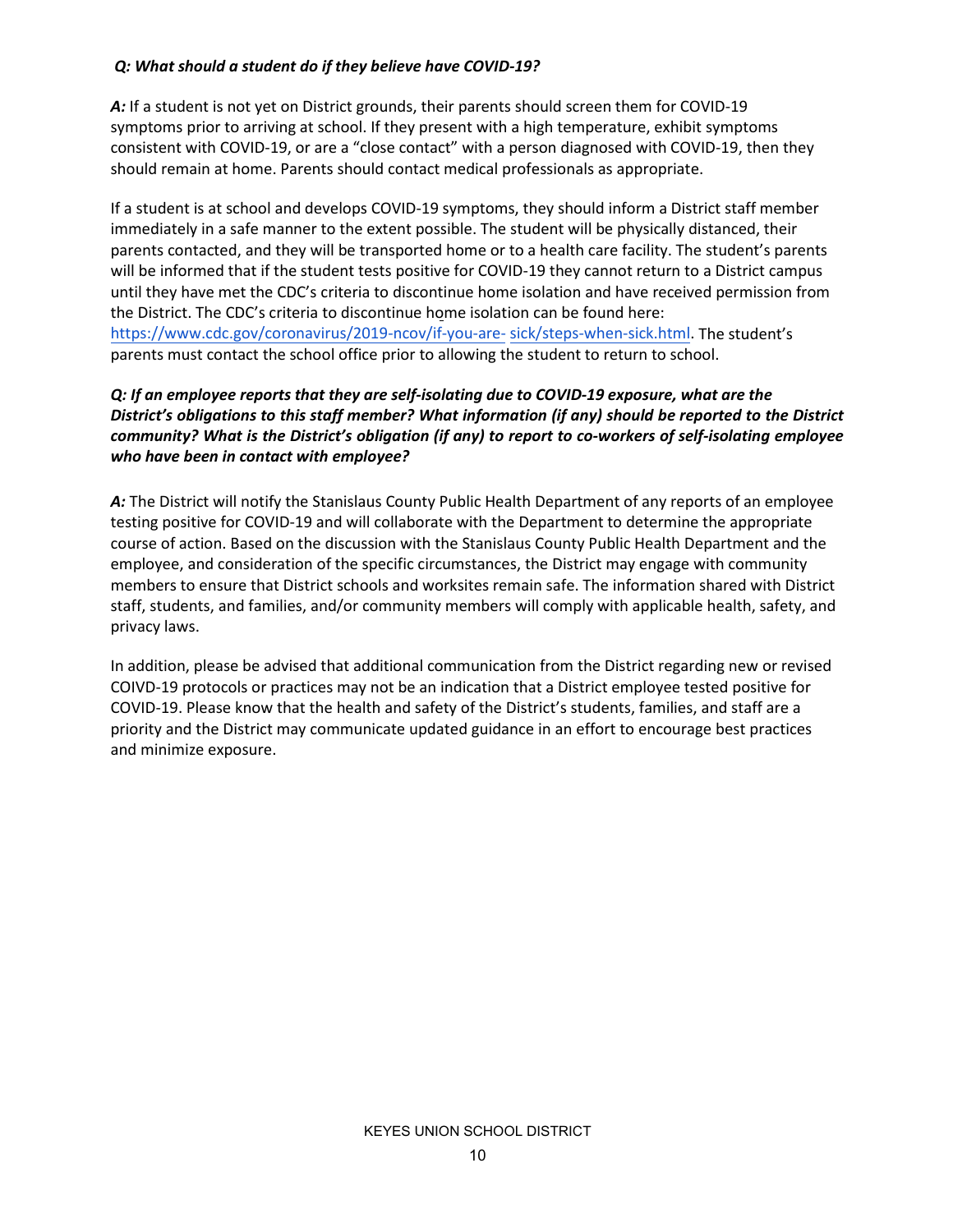### *Q: If a student reports that they are self-isolating due to COVID-19 exposure, what are the District's obligations to this student? What information (if any) should be reported to the District community? What is the District's obligation (if any) to report to staff members and students that have been in contact with self-isolating student?*

A: The District will notify the Stanislaus County Public Health Department of any reports of a student testing positive for COVID-19 and will collaborate with the Department to determine the appropriate course of action. Based on the discussion with the Stanislaus County Public Health Department, student, and the student's family, and consideration of the specific circumstances, the District may engage with community members to ensure that District school sites remain safe. The information shared with District staff, students, and families, and/or community members will comply with applicable health, safety, and student privacy laws.

The District will communicate with the student's family directly to explain the educational programming available for them. The educational programming will depend on the specific facts and circumstances for each individual student's situation. The student's teacher, school principal, or other service provider will remain in contact with the student during the time the student is isolating at home.

The District also will continue to communicate any updates regarding health and safety measures that will be implemented in the future. Our primary concern is the safety of our students and staff. We appreciate your patience and understanding as we all work through these unexpected circumstances.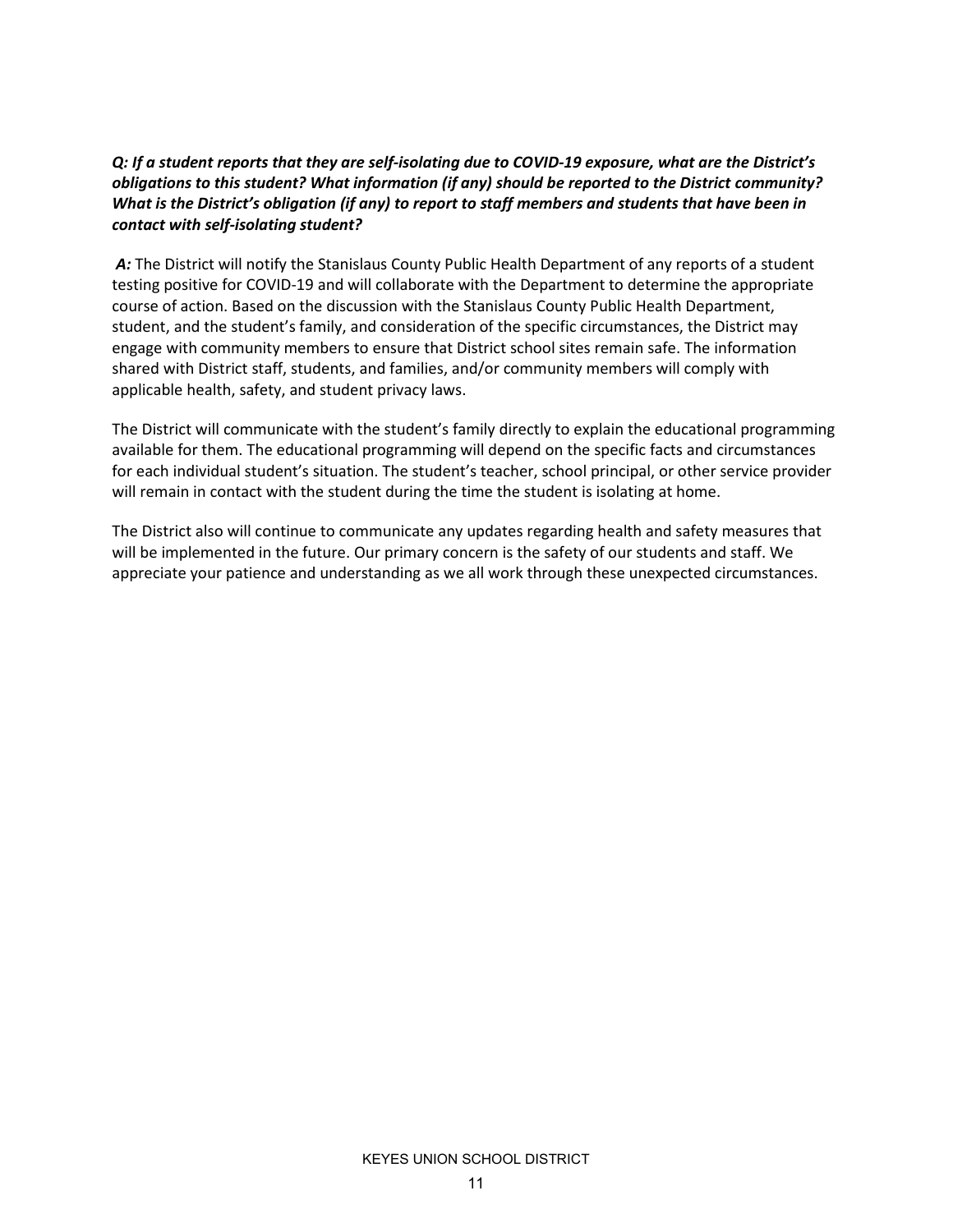### What to do if there is a Confirmedor Suspected Case of COVID-19 in a School

*What measures should be taken when a student, teacher or staff member has symptoms, is a contact of someone infected, or is diagnosed with COVID-19?* 

| Table 2. Actions to take if there is a confirmed or suspected case of COVID-19 in a school |                                                                                                                                                                           |                                                                                                                                                                                                                                                                                                                                                                                                                                                                                                                                                                                                                                                                                                                                                              |                                                                                                                                                                                              |  |  |  |  |  |  |
|--------------------------------------------------------------------------------------------|---------------------------------------------------------------------------------------------------------------------------------------------------------------------------|--------------------------------------------------------------------------------------------------------------------------------------------------------------------------------------------------------------------------------------------------------------------------------------------------------------------------------------------------------------------------------------------------------------------------------------------------------------------------------------------------------------------------------------------------------------------------------------------------------------------------------------------------------------------------------------------------------------------------------------------------------------|----------------------------------------------------------------------------------------------------------------------------------------------------------------------------------------------|--|--|--|--|--|--|
|                                                                                            | <b>Student or Staff with:</b>                                                                                                                                             | <b>Action</b>                                                                                                                                                                                                                                                                                                                                                                                                                                                                                                                                                                                                                                                                                                                                                | <b>Communication with</b><br>school/community                                                                                                                                                |  |  |  |  |  |  |
| $\mathbf{1}$ .                                                                             | COVID-19 symptoms (e.g., fever,<br>cough, loss of taste or smell,<br>difficulty breathing) Symptom<br>screening: per CDC Symptom of<br>COVID-19.                          | Send home if at school.<br>$\bullet$<br>Recommend testing (If positive, see #3, if<br>$\bullet$<br>negative, see #4).<br>School/classroom remainopen.<br>$\bullet$                                                                                                                                                                                                                                                                                                                                                                                                                                                                                                                                                                                           | No action<br>needed.                                                                                                                                                                         |  |  |  |  |  |  |
| $\overline{2}$                                                                             | Close contact $(+)$ with a<br>confirmed COVID-19 case.                                                                                                                    | Send home if at school.<br>$\bullet$<br>Exclude from school for 10 days from last<br>$\bullet$<br>exposure, per CDPH quarantine<br>recommendations.<br>Recommend testing 5-7 days from last<br>٠<br>exposure (but will not shorten 10-day<br>exclusion if negative).<br>School/classroom remainopen.<br>٠                                                                                                                                                                                                                                                                                                                                                                                                                                                    | Consider school<br>$\bullet$<br>community<br>notification of a<br>known exposure. No<br>action needed if<br>exposure did<br>not happen in<br>school setting.                                 |  |  |  |  |  |  |
| 3.                                                                                         | Confirmed COVID-19 case<br>infection.                                                                                                                                     | Notify the LHD.<br>$\bullet$<br>Exclude from school for 10 days from<br>$\bullet$<br>symptom onset date or, if asymptomatic, for<br>10 days from specimen collection date.<br>Identify school contacts (t), inform the LHD<br>$\bullet$<br>of identified contacts, and exclude contacts<br>(possibly the entire stable group (††)) from<br>school for 10 days after the last date the<br>case was present at school while infectious.<br>Recommend testing asymptomatic contacts<br>5-7 days from last exposure and immediate<br>testing of symptomatic contacts (negative<br>test results will not shorten 10-day exclusion).<br>Disinfection and cleaning of classroom<br>and primary spaces where case spent<br>significant time.<br>School remains open. | School community<br>$\bullet$<br>notification of a<br>known case.<br>Notification of<br>$\bullet$<br>persons with potential<br>exposure if case was<br>present in school while<br>infectious |  |  |  |  |  |  |
| 14.                                                                                        | Symptomatic person tests<br>negative or a healthcare<br>provider has provided<br>documentation that the<br>symptoms are typical of their<br>underlying chronic condition. | May return to school after 24 hours have<br>$\bullet$<br>passed without fever and symptoms have<br>started improving.<br>School/classroom remainopen.                                                                                                                                                                                                                                                                                                                                                                                                                                                                                                                                                                                                        | Consider school<br>community notification<br>if prior awareness of<br>testing.                                                                                                               |  |  |  |  |  |  |
|                                                                                            |                                                                                                                                                                           |                                                                                                                                                                                                                                                                                                                                                                                                                                                                                                                                                                                                                                                                                                                                                              |                                                                                                                                                                                              |  |  |  |  |  |  |

**Ct)** A contact is defined as a person who is within 6 feet from a case for more than 15 minutes cumulative within a 24-hour period, regardless of face coverings. In some school situations, it may be difficult to determine whether individuals have met this criterion and an entire stable group, classroom, or other group may need to be considered exposed, particularly if people have spent time together indoors.

**Ctt)** See Stable Group Guidance for definition of a stable group. In some situations, (e.g., when seating charts are used, face covering is well adhered to, and teachers or staff have observed students adequately throughout the day), contact tracing and investigation may be able to determine more precisely whether each stable group member has been exposed. In this situation, those who were not close contacts could continue with in-person instruction.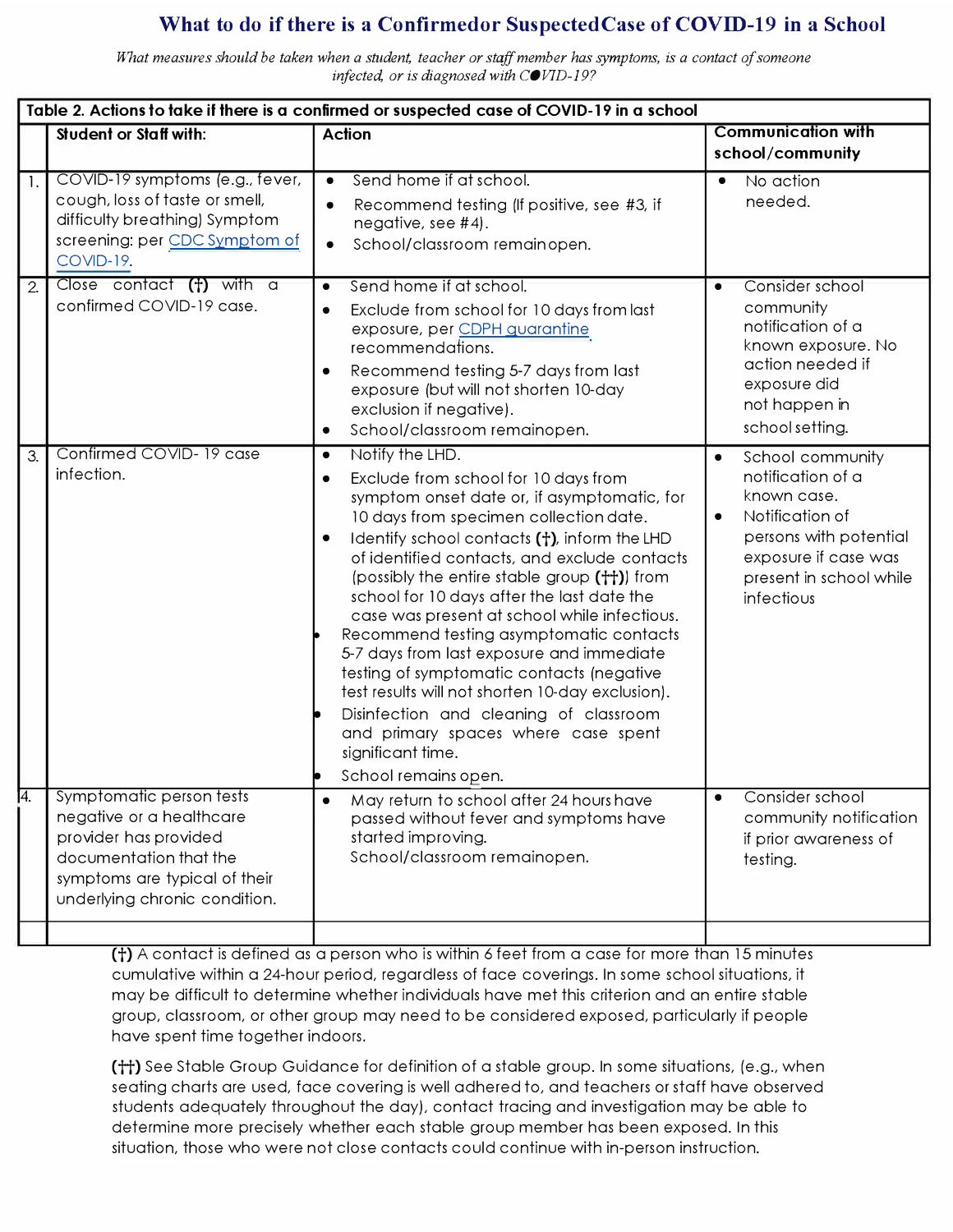# <span id="page-13-0"></span>KEYES UNION SCHOOL DISTRICT RETURN TO SCHOOL FRAMEWORK

DRAFT PRESENTED TO KUSD SCHOOL BOARD: JUNE 24, 2020;

REVIEWED AND APPROVAL BY KUSD SCHOOL BOARD: JULY 22, 2020

REVISED REVIEWED BY BOARD: OCTOBER 27, 2020

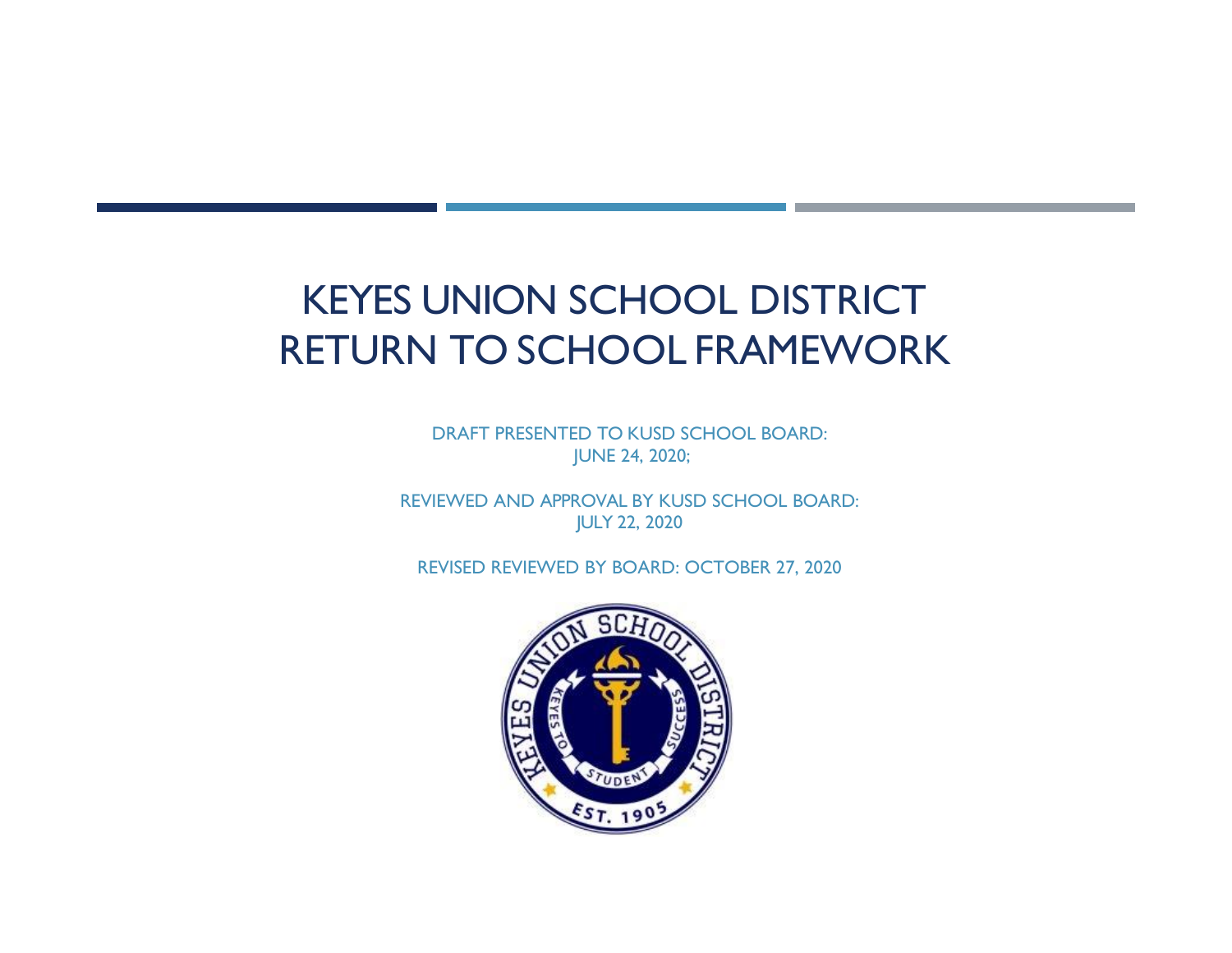## KUSD RETURN TO SCHOOL ESSENTIAL POINTS:

- **<del></del> CALENDAR:** School began on August 12<sup>th</sup> with Distance Learning. The board has approved January 4, 2021 as the reopening date for in-person learning. The reopening has been postponed as a result of the rise in cases and stay-athome order to deep purple.
- **RETURNTO SCHOOL:** Once allowed by Governor Order, based on County Health Data, decision will be made by the board of trustees when they feel it is safe to do so with expectation to initially return with Blended Model or (upon parent requests) Independent Study.
- **HEALTHAND SAFETY:** Parents will monitor their child for Flu/COVID symptoms before leaving home; School will visually and verbally screen once students arrive on campus or are picked up by school transportation.
- **MASKS:** Masks are mandated by Governor Order to be worn by all staff and students upon entry to school facilities.
- **NUTRITION:**Breakfast and Lunch nutrition services will be provided through Grab-and-Go sack meals and multi day pickup for days students not attending in person instruction.
- **CLEANING & DISINFECTING:** Significant efforts are underway to increase custodial staff hours and or individuals to support and increase daily cleaning and disinfecting.
- **ILLNESS PROCEDURES:** Explicit procedures are in place following California Department of Public Health COVID-19 Framework.
- **TRANSPORTATION:** Seating will be established to provide maximum distance between students. Students should social distance while waiting for bus and should wear facial covering masks both while waiting and on the bus.
- **NO SCHOOLVISITORS:**Anyone required to enter the school building must remain in a dedicated location and sign in. Masks will be required at all times byvisitors.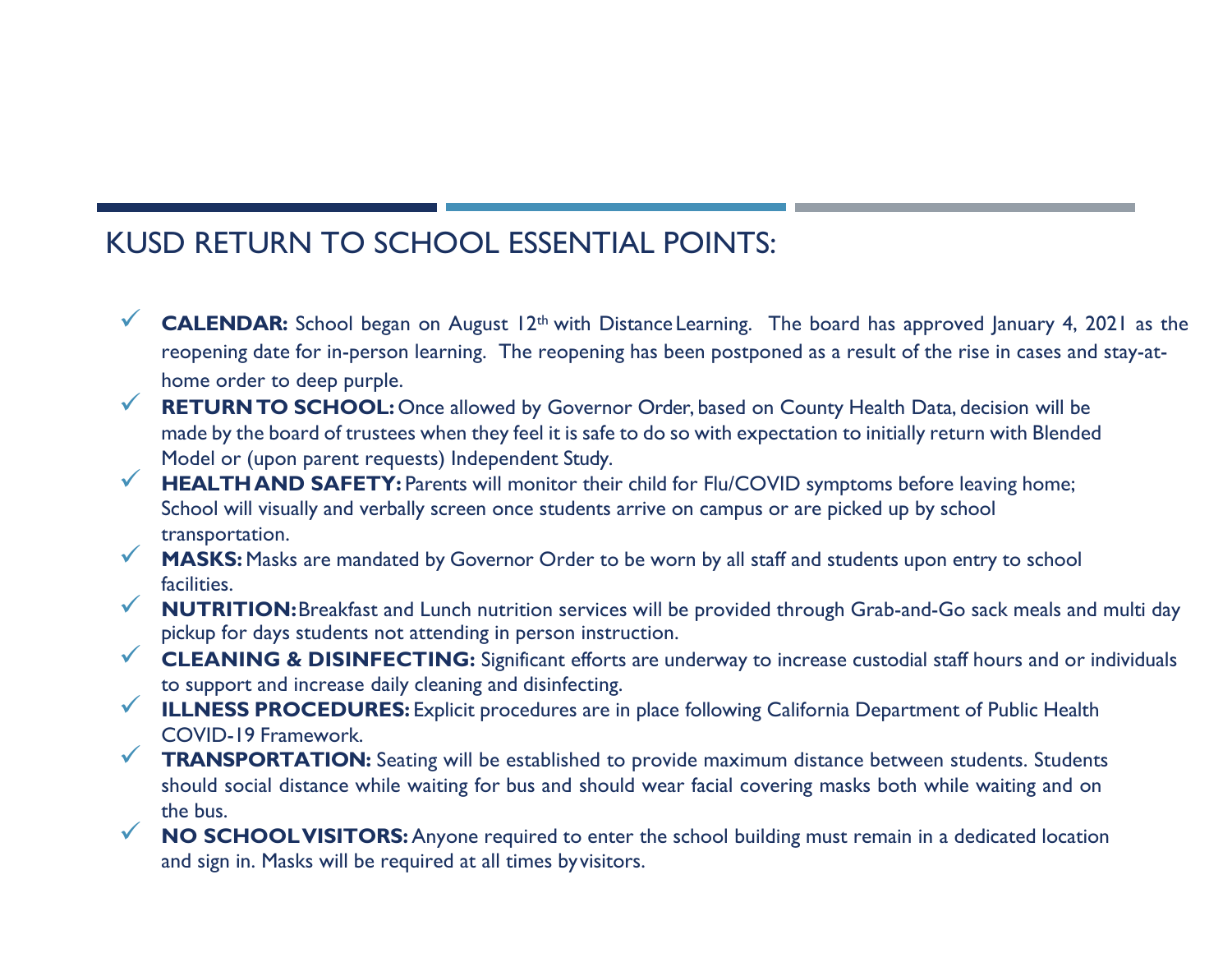# GUIDING DOCUMENTS:

- Keyes Staff and Parent Survey Results
- Keyes Union Reopening Leadership Committee
- Pandemic Plan for Learning and Safe Schools
- Stanislaus County COVID-19 Recovery & Reopening Plan
- California Department of Public Health COVID-19 Industry Guidance: Schools and School-Based Programs
- California Department of Education: Stronger Together: A Guidebook for the Safe Reopening of California's Public Schools
- California School Board Association: Uncertain Road Ahead--Reopening Schools in the Time of COVID 19

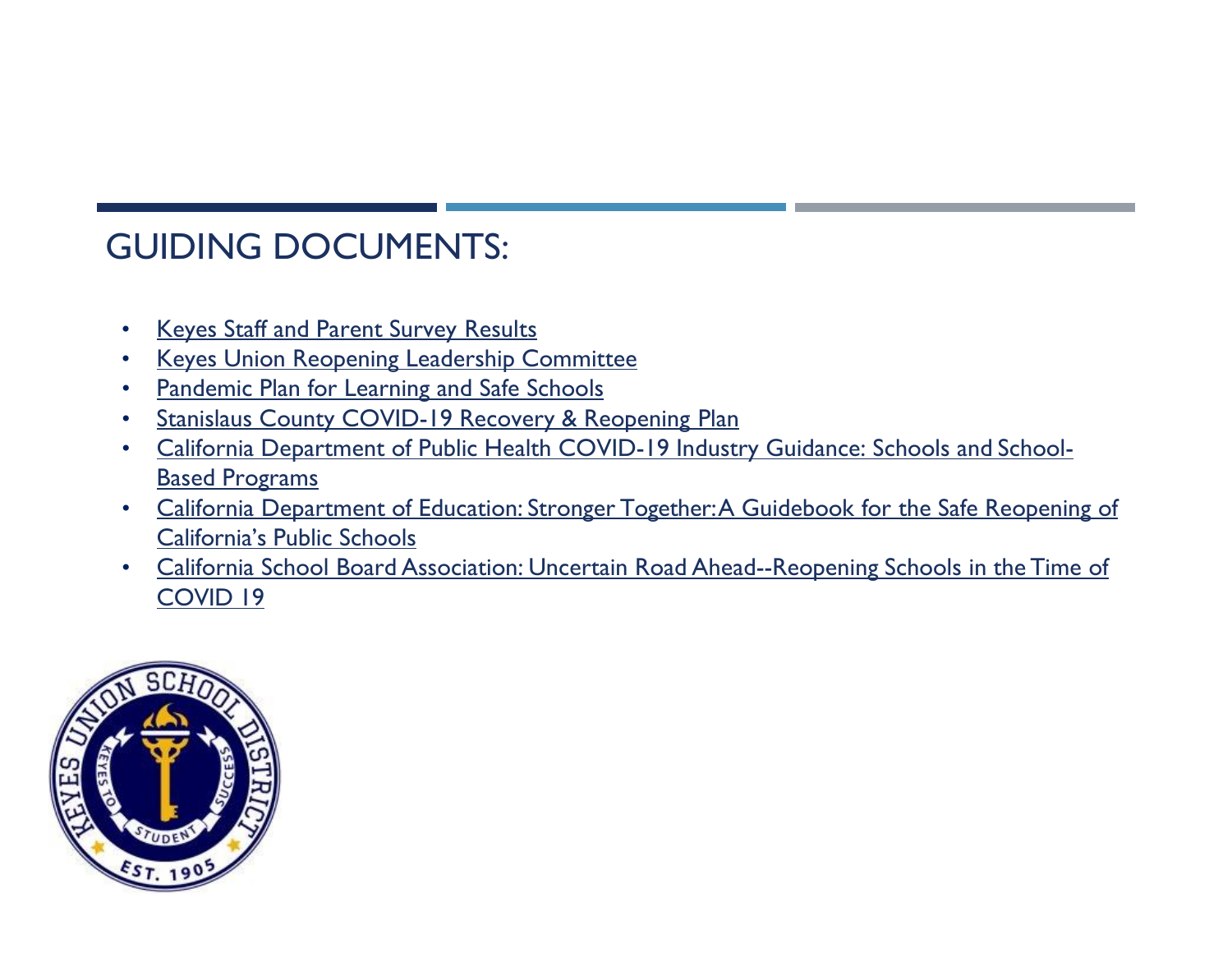# REOPENING SCHOOL AT A GLANCE

| <b>FACILITY &amp; TRANSPORTATION</b><br><b>PREPARATIONS</b>                                                                                                                                                                                                                                                                                                                                                                                       | <b>STUDENT HEALTH &amp; SAFETY PLAN:</b>                                                                                                                                                                                                                                                                                                 | <b>STAFF, STUDENT, &amp; PARENT</b><br><b>EDUCATION</b>                                                                                                                                                                                                                                                                                                  | <b>STAFF &amp; STUDENT HEALTH</b><br><b>MONITORING</b>                                                                                                                                                                                                                                                                                                                                                                                                                                                                                                        | <b>LEARNING SUPPORTS</b>                                                                                                                                                                                                                                                                                                                                                                                                                                                                                                                       |
|---------------------------------------------------------------------------------------------------------------------------------------------------------------------------------------------------------------------------------------------------------------------------------------------------------------------------------------------------------------------------------------------------------------------------------------------------|------------------------------------------------------------------------------------------------------------------------------------------------------------------------------------------------------------------------------------------------------------------------------------------------------------------------------------------|----------------------------------------------------------------------------------------------------------------------------------------------------------------------------------------------------------------------------------------------------------------------------------------------------------------------------------------------------------|---------------------------------------------------------------------------------------------------------------------------------------------------------------------------------------------------------------------------------------------------------------------------------------------------------------------------------------------------------------------------------------------------------------------------------------------------------------------------------------------------------------------------------------------------------------|------------------------------------------------------------------------------------------------------------------------------------------------------------------------------------------------------------------------------------------------------------------------------------------------------------------------------------------------------------------------------------------------------------------------------------------------------------------------------------------------------------------------------------------------|
| All CDE and Health<br>Department Guidelines will<br>be followed.<br>All school facilities will be<br>cleaned and disinfected<br>daily.<br>Physical barriers may be<br>installed where social<br>distancing not possible.<br>Social distancing will be<br>required for all school<br>transportation.<br>Additional staff may be<br>hired and hours increased<br>to clean/disinfect and<br>support social<br>distancing/supervision of<br>students. | Survey data and district<br>board meetings allowed<br>families and staff to<br>provide input on return<br>to school plans, policies,<br>and concerns.<br>All students and staff are<br>$\bullet$<br>required to wear a face<br>covering, which will be<br>provided by the district.<br>All school lunches will be<br>safely distributed. | Cleaning and disinfecting<br>supplies will be provided in<br>all classrooms and common<br>areas to all staff members.<br>Staff and students will be<br>$\bullet$<br>trained on proper hand<br>washing and other hygiene<br>techniques.<br>Parents will be provided<br>$\bullet$<br>information on hygiene<br>recommendations and<br>symptoms of illness. | Verbal/visual check of all staff<br>and students will be<br>conducted upon entering<br>school daily.<br>Temperature checks will be<br>conducted on individual<br>students showing signs of<br>illness.<br>Staff will be trained to<br>$\bullet$<br>recognize signs of illness.<br>Families will be notified when<br>a student or staff member<br>has tested positive for<br>COVID-19.<br>Office staff will designate<br>$\bullet$<br>separate space for students<br>who are ill.<br>Access to school volunteers<br>$\bullet$<br>and visitors will be limited. | <b>Multiple Learning</b><br>environments will be<br>offered.<br>All students in TK-12 <sup>th</sup><br>grades will have a device<br>or Chromebooks checked<br>out for school and home<br>use.<br>All TK-12 <sup>th</sup> grade students<br>$\bullet$<br>will use these devices both<br>when in person classroom<br>learning or at home via<br>distance learning.<br>Families in need of reliable,<br>$\bullet$<br>high speed internet, will be<br>provided wireless hotspots.<br>based counseling<br><b>Site</b><br>services will be provided. |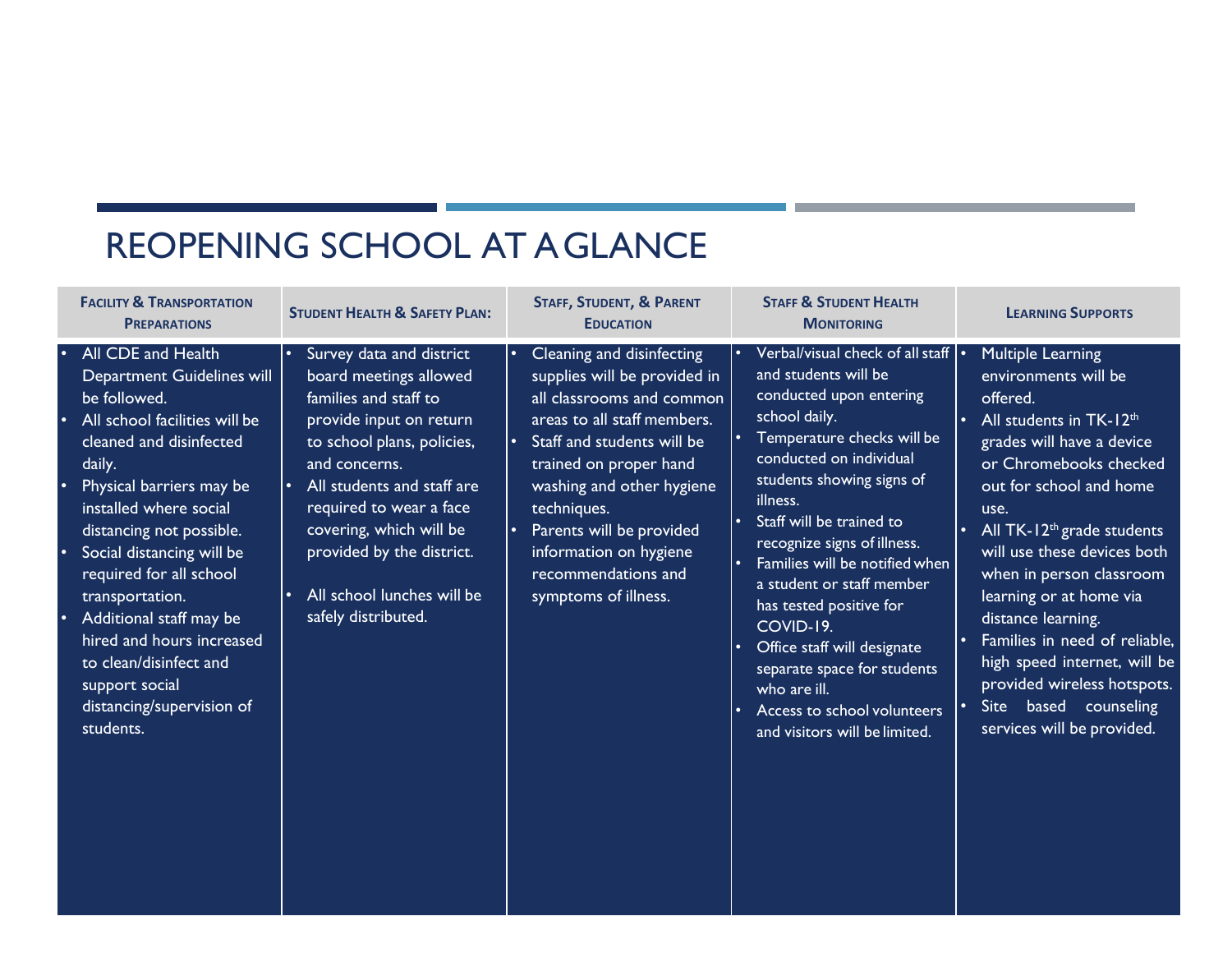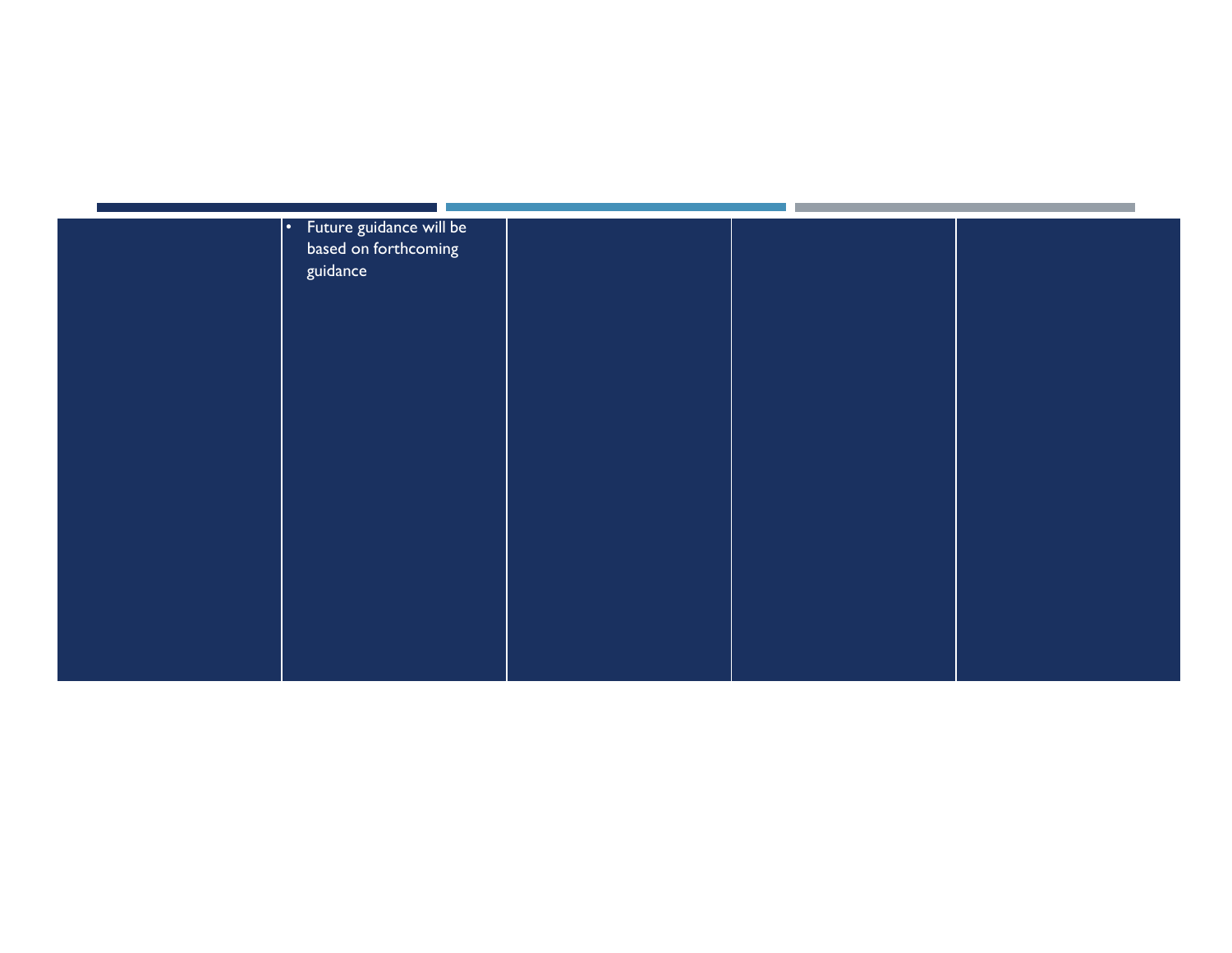# RETURN TO SCHOOL CORE PRINCIPLES

- Principle #1: Health and Safety of Staff, Students, and Parents
- Principle #2: Adaptable and High-Quality Instruction
- Principle #3: Equitable Academic Supports for All Students
- Principle #4: Ongoing Social-Emotional & Mental Health Support

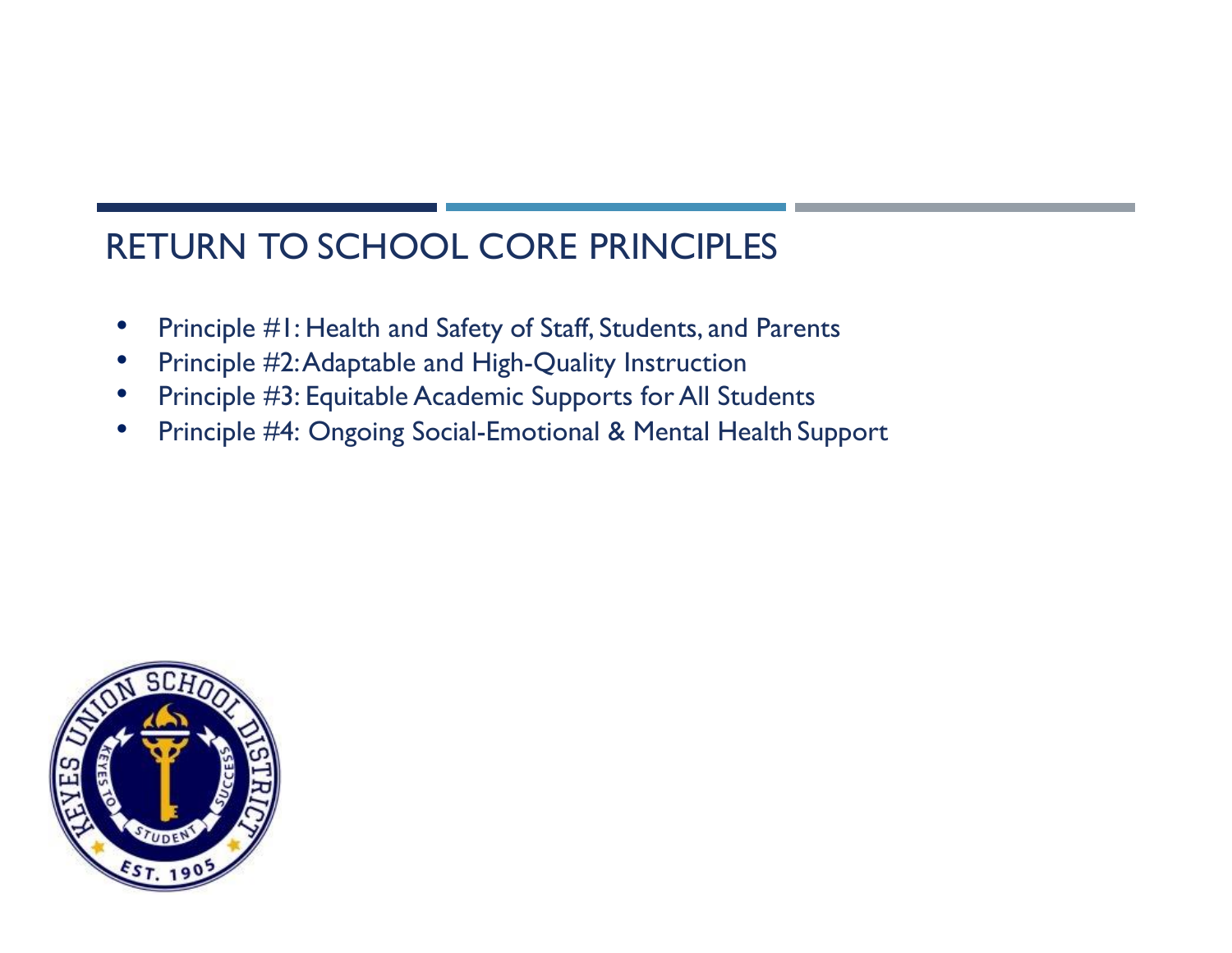## PRINCIPLE #1: HEALTH AND SAFETY OF STUDENTS, PARENTS, AND STAFF

### **Overarching Considerations:**

- Staff and Student Health and Wellbeing are at the forefront of our decision making.
- The State Pandemic Plan for Learning and Safe Schools will be followed.
- The Stanislaus County COVID-19 Recovery & Reopening Plan will be followed.
- The District needs to take appropriate proactive and precautionary measures to protect students, staff, the community and City of Keyes.
- Stanislaus County Public Health will be consulted throughout our return to school process.
- Professional Development for teachers is a focus to support student health and safety.
- Parents play an important role in pre-screening for illness.
- Students need the tools to understand how virus are spread and steps they can take to lessen their likelihood of becoming ill.

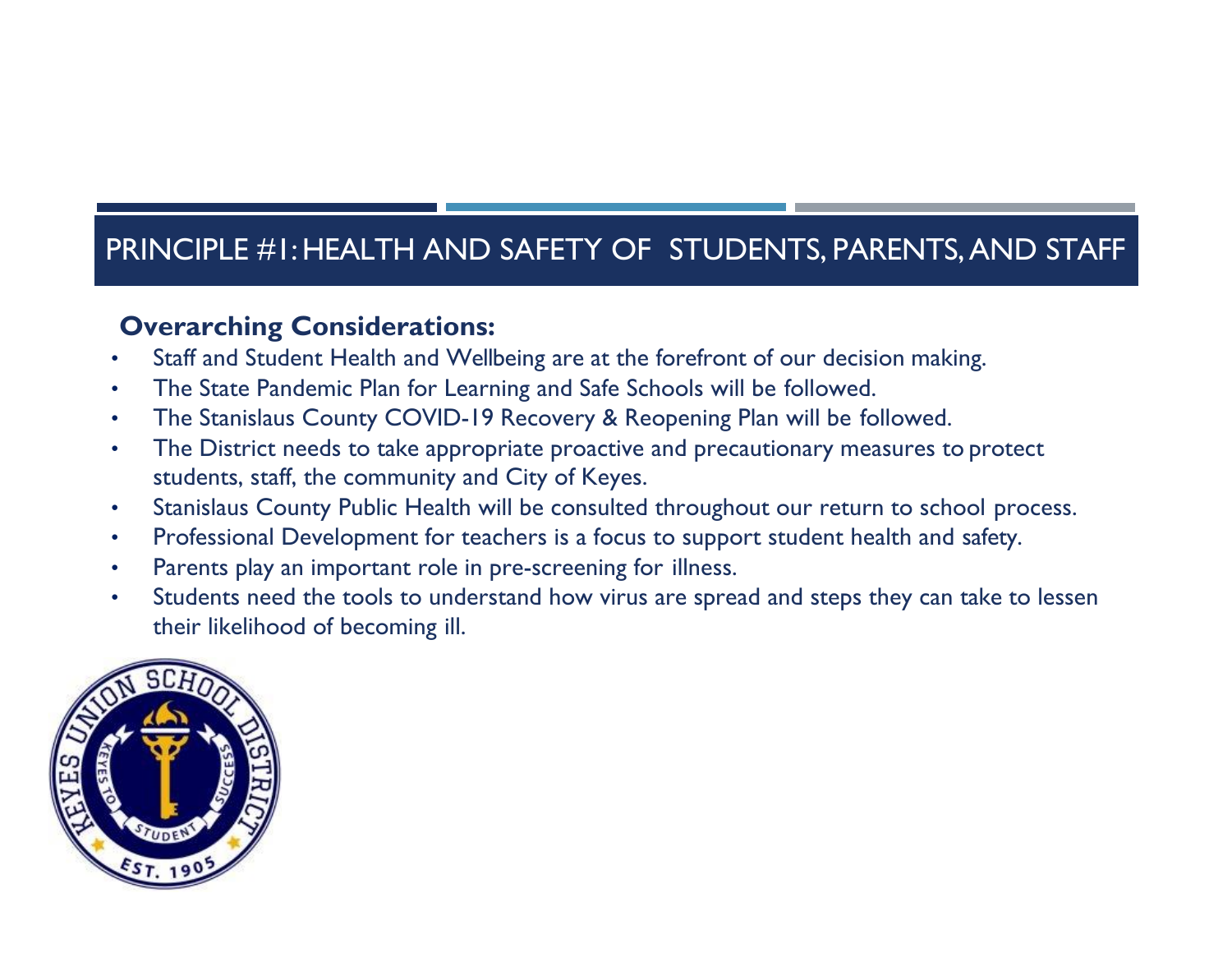## PRINCIPLE #1:HEALTH AND SAFETY OF STUDENTS, PARENTS, AND STAFF

## **Staff**

Focus on training and additional student supports:

- Provide disinfecting supplies in classroom and training on proper use before first student attendance day.
- Provide screening criteria for staff to use for verbal/visual check of students as they enter campus and classroom.
- Hire of additional staff or increase in work hours focused on disinfection of surfaces, common areas, andclassrooms.
- Schedule cleaning throughout the day in classroom and workspaces.
- Develop plan that ensures physical distancing in their work environment.
- Provide facial covering for all students and staff members.
- Entrance and exit gates at each site will be established to assure social distancing protocols are followed. Paths for student and staff movement on school sites is clearly identified and are designated at each school site. Pathways to restrooms and classrooms are displayed and support staff will monitor students for adherence to routes taken throughout the school campus.

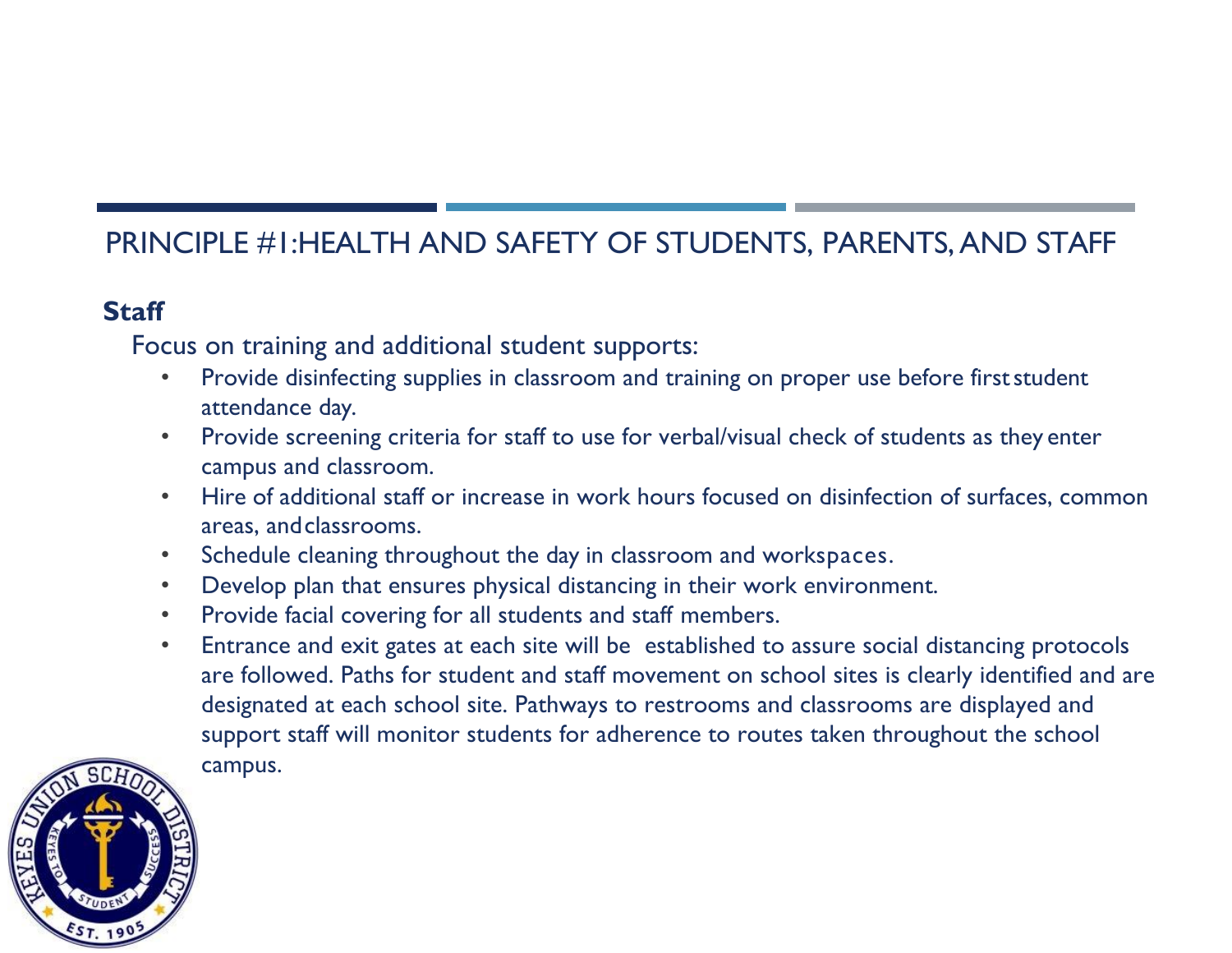## PRINCIPLE #1:HEALTH AND SAFETY OF STUDENTS, PARENTS,AND STAFF

### **Students**

Focus on Personal and Classroom Hygiene:

- Instruction on proper hygiene, social distancing, and understanding symptoms of illness.
- Provide hand sanitizer in all classrooms.
- Provide sinks in each classroom to use for hand washing.
- Additional sanitizing stations have been added to all sites.
- Provide facial coverings for all students. Students will be required to wear a face mask.
- Post reminders throughout campus (inside and outside) of proper hygiene practices.
- Schedule for regular use of hand sanitizer or hand washing:
	- Entering campus or school bus
	- Entering and leaving shared areas

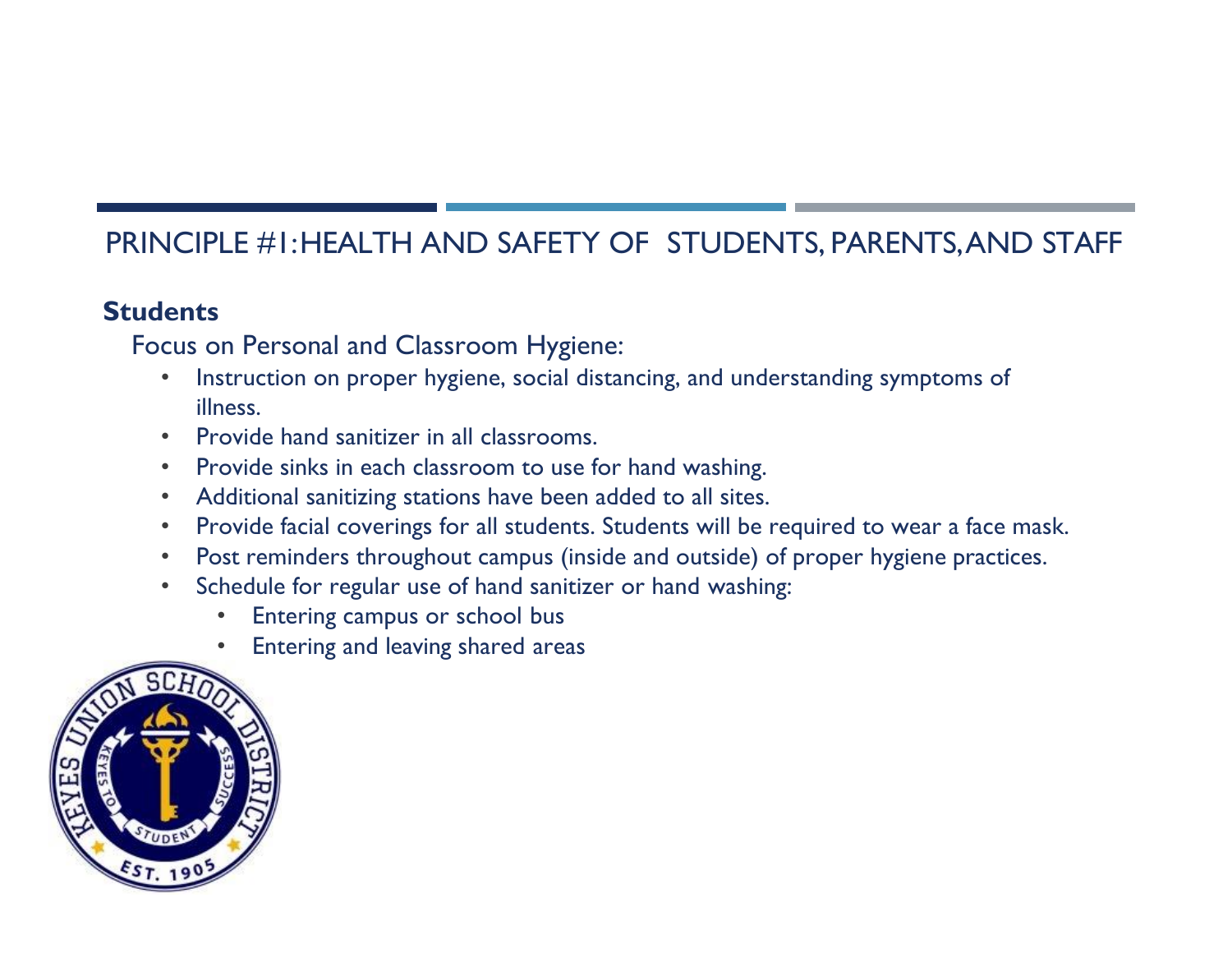## PRINCIPLE #1: HEALTH AND SAFETY OF STUDENTS, PARENTS,AND STAFF

### **Parents**

Focus on Pre-Screening and Education:

- Provide active and passive screening criteria to use before sending their child to school.
- Provide training on symptoms of illness, what to do if child ill, and resources forsupport.
- Create list of hygiene and classroom items students should have when coming back to school.
- Ongoing and timely communication from school and district regarding health and safety matters.
- The superintendent (Helio Brasil) designee and or Human Resources (Elizabeth Smiraglia) and (Dana Garibay) are designated to serve as the contact persons for reporting and conducting contact tracing with Public Health Department.

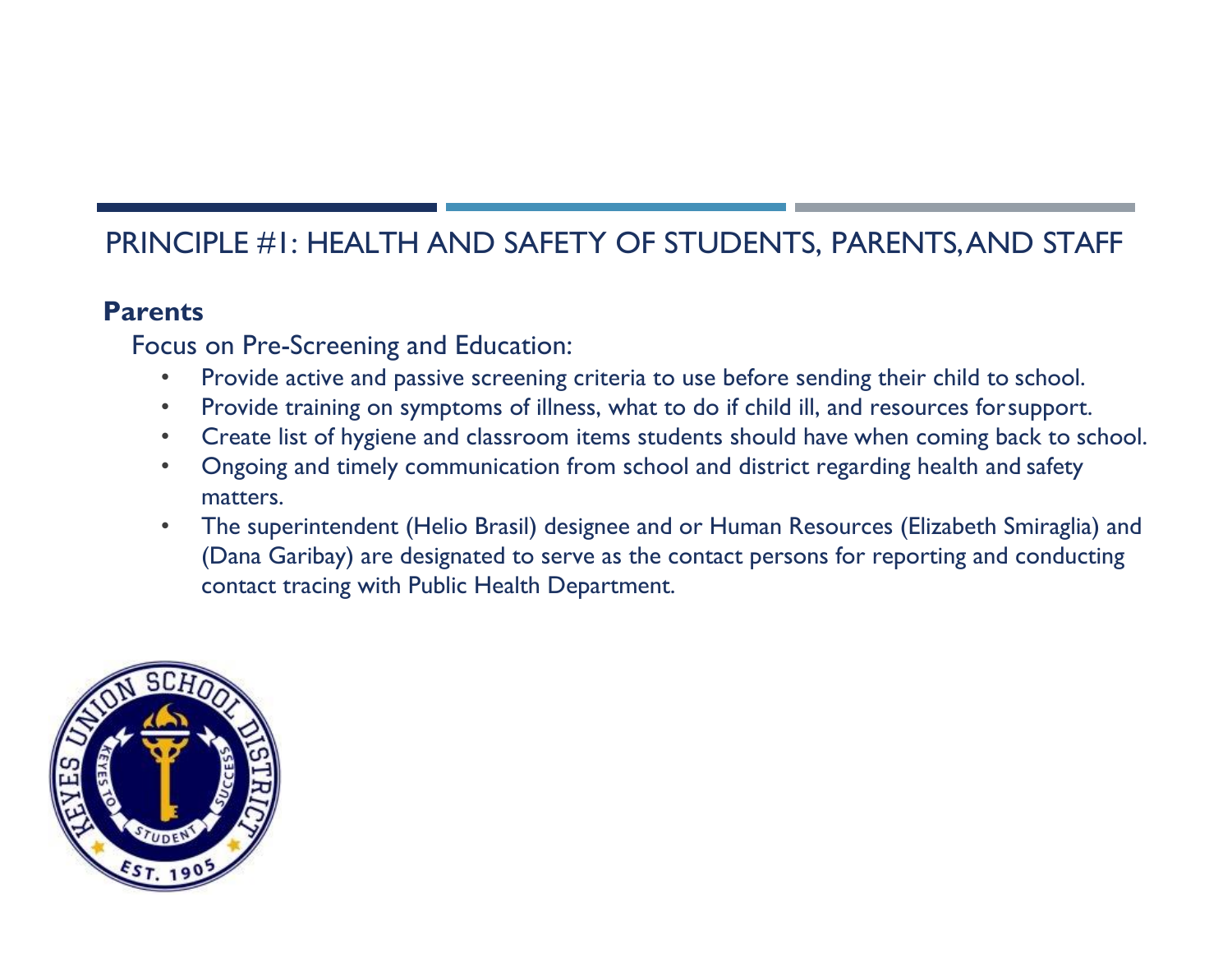## **Overarching Considerations:**

- KUSD will follow all State and Federal Guidelines to ensure the highest quality education for our students.
- Direct contact with teachers and classmates as often as safely possible.
- Provision of high-quality educational resources regardless of mode of instruction.
- Accountability for completion of work, specifically at the Ir. High and High School Levels.
- Ongoing teacher, parent, and student collaboration and communication to support student learning.
- Ability to quickly adapt to changing health and safety needs of whole school, singleclassroom, or individual student.

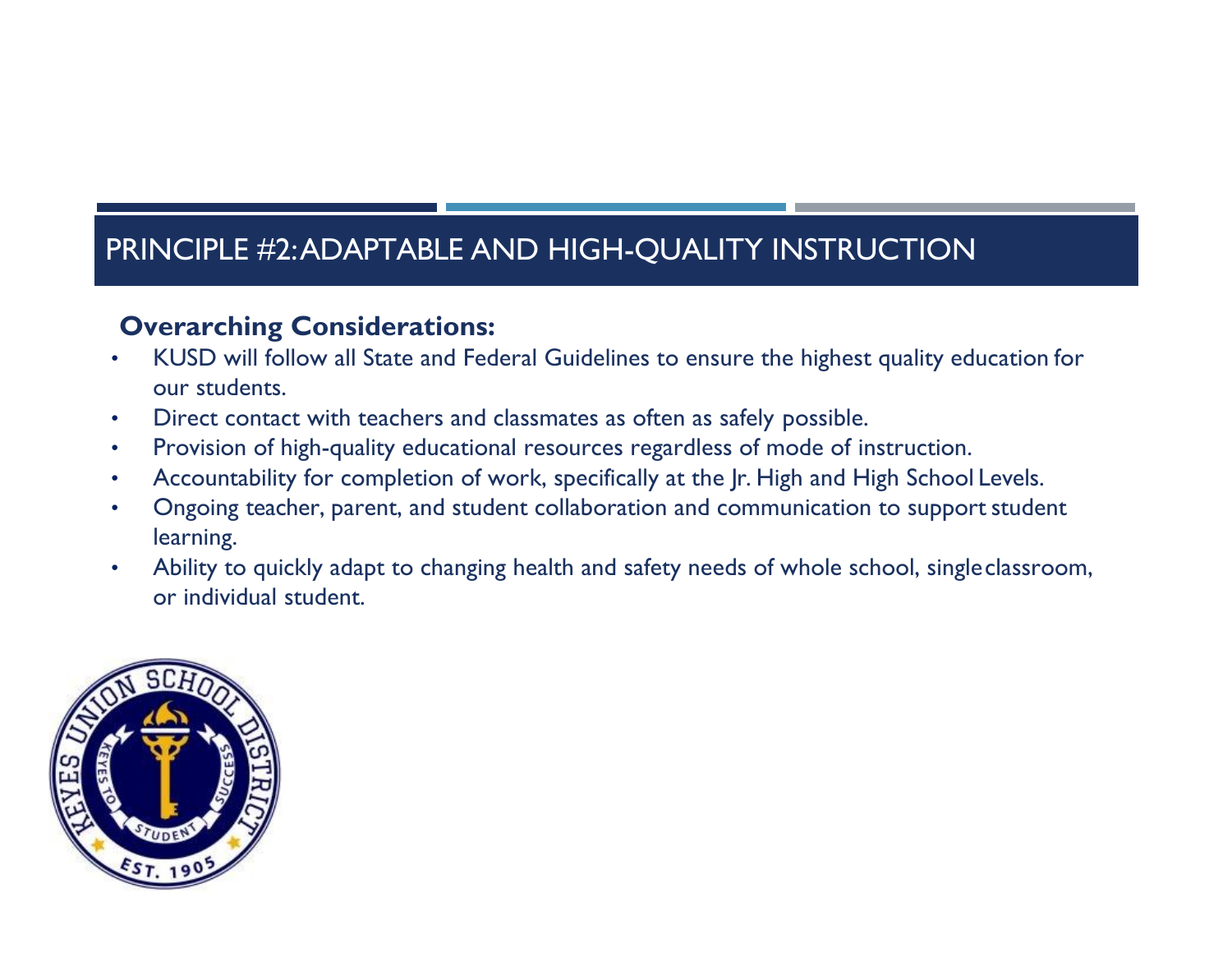- Full Return to School (with health and safety measures):
- Blended Model Return to School (with health and safety measures):
	- Will be utilized if required to reduce daily students on campus by 50%.
- **Distance Learning Model:** 
	- Will be utilized only IF required to continue to have campus closed.
- Independent Study Model:
	- Voluntary for students who do not wish to attend in person classes.

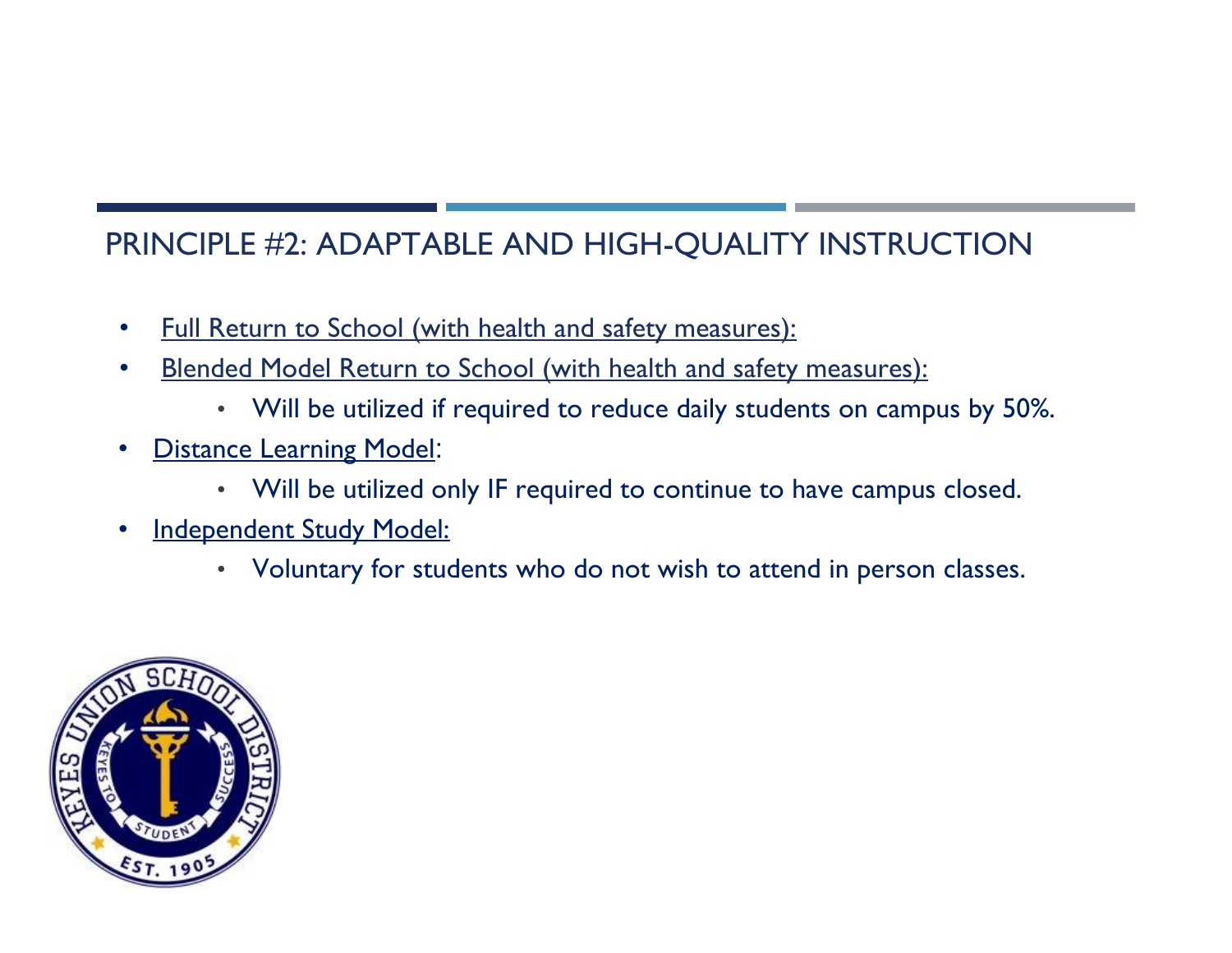## **Full Return to School:**

- All students will attend school daily.
- All health and safety precautions will be followed.
- All TK-12th grade students will have Chromebooks, or a device checked out to take home daily.
- All TK-12th grade students will have assigned devices that will be used for in person learning and distance learning at home. These are only to be used by individual students.
- Multi carrier internet hotspots will be provided to households that do not have reliable access to high speed internet.

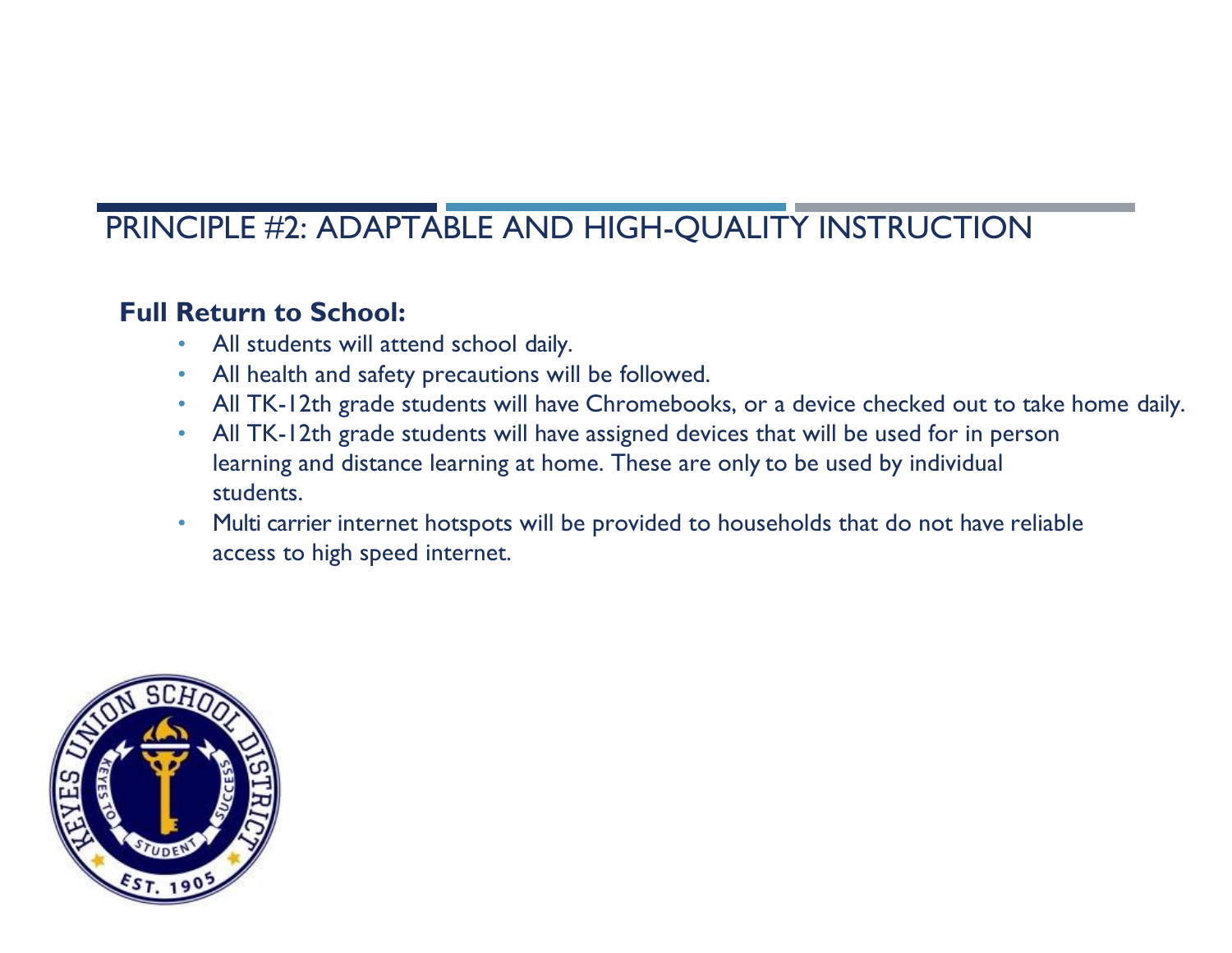### **TK-6 Blended Model Return to School:**

- Will be utilized only **IF** required to reduce campus capacity by 50%.
- TK-6th grade students will be split in Group A and Group B sessions by households to the best of the district's ability.
- "Group A" in person Monday & Tuesday. "Group A" Distance Learning Thursday and Friday 12:15-2:50 pm.
- "Group B" in person Thursday & Friday. "Group B" Distance Learning Monday and Tuesday 12:15-2:50 pm.
- Wednesdays Staff Prep and All Students will be working independently from home.
	- "Group A" Monday and Tuesday Session: 8 : 15 am 10 :50 am
	- Cleaning: Daily and as needed
	- "Group B" Thursday and Friday Session: 8 : 15 am 10 : 50 am
- Wednesday will be used for Intervention/Enrichment and Teacher Preparation.
- Student attendance will be monitored.
- All Health and Safety precautions will be followed.
- Home screenings will be required before reporting to the school sites. A visual inspection will be conducted upon arrival. Any students exhibiting symptoms will be separated for further assessment.
- All classrooms and school facilities will be cleaned between sessions.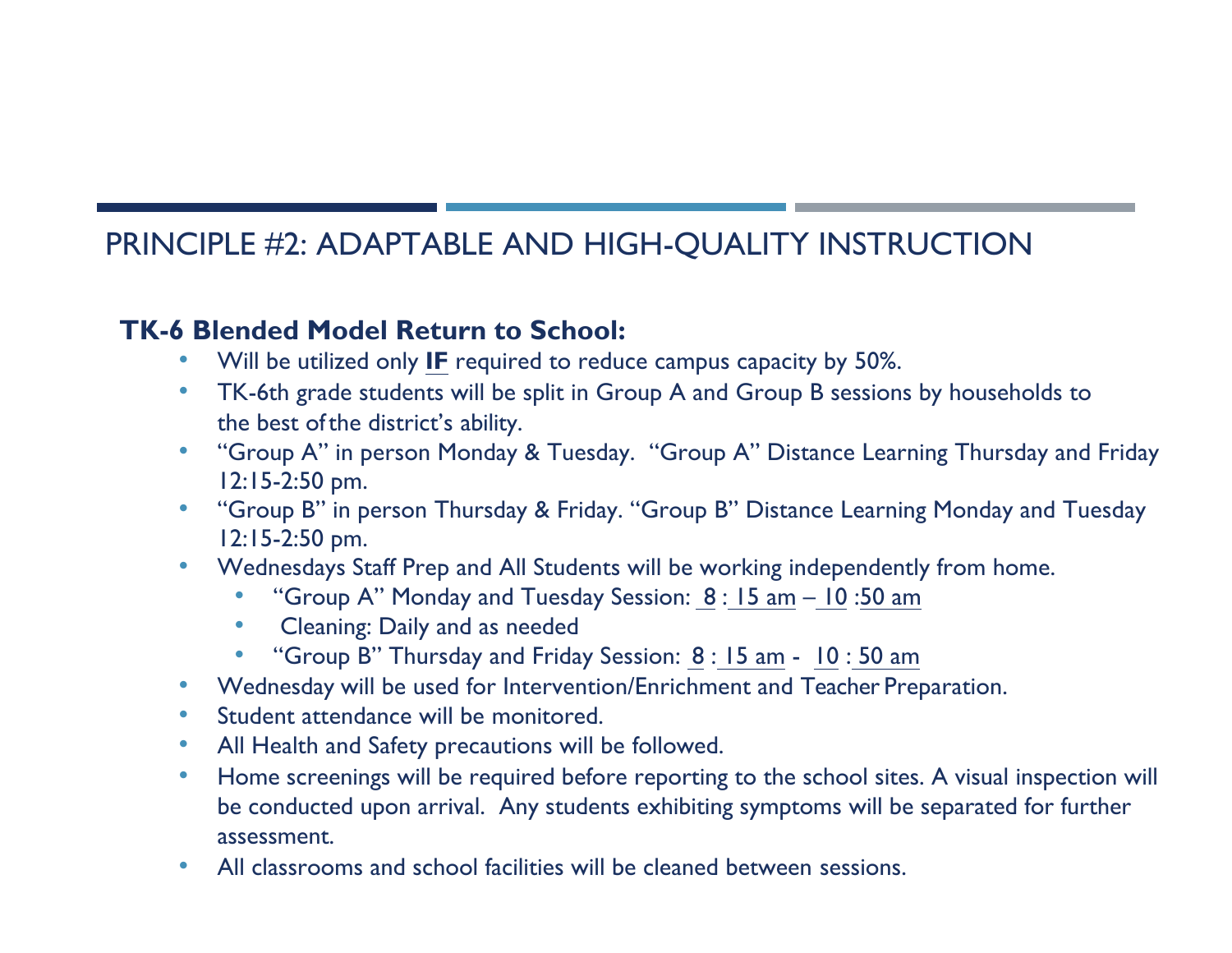## **6-8 Grade Blended Model Return to School (Non Charter):**

Middle School students will be in self-contained classrooms; no students will move rooms.

- Will be utilized only **IF** required to reduce campus capacity by 50%.
- 6th-8th grade students will be split by households to the best of the district's ability.
	- "Group A" In Person Learning: Monday and Tuesday  $7:45$  am  $-12:00$  pm
		- "Group A" Distance Learning Thursday and Friday
		- Wednesday All Students will be working independently from home.
	- "Group B" In Person Learning: Thursday and Friday 7 : 45 am 12 :00 pm
		- "Group B" Distance Learning: Monday and Tuesday
		- Wednesday All Students will be working independently from home
- Students will attend all classes when at school.
- Students will be in self-contained classrooms; no students will move rooms.
- Student grades and attendance will be monitored.
- All Health and Safety precautions will be followed.
- All classrooms and school facilities will be cleaned thoroughly daily and nightly.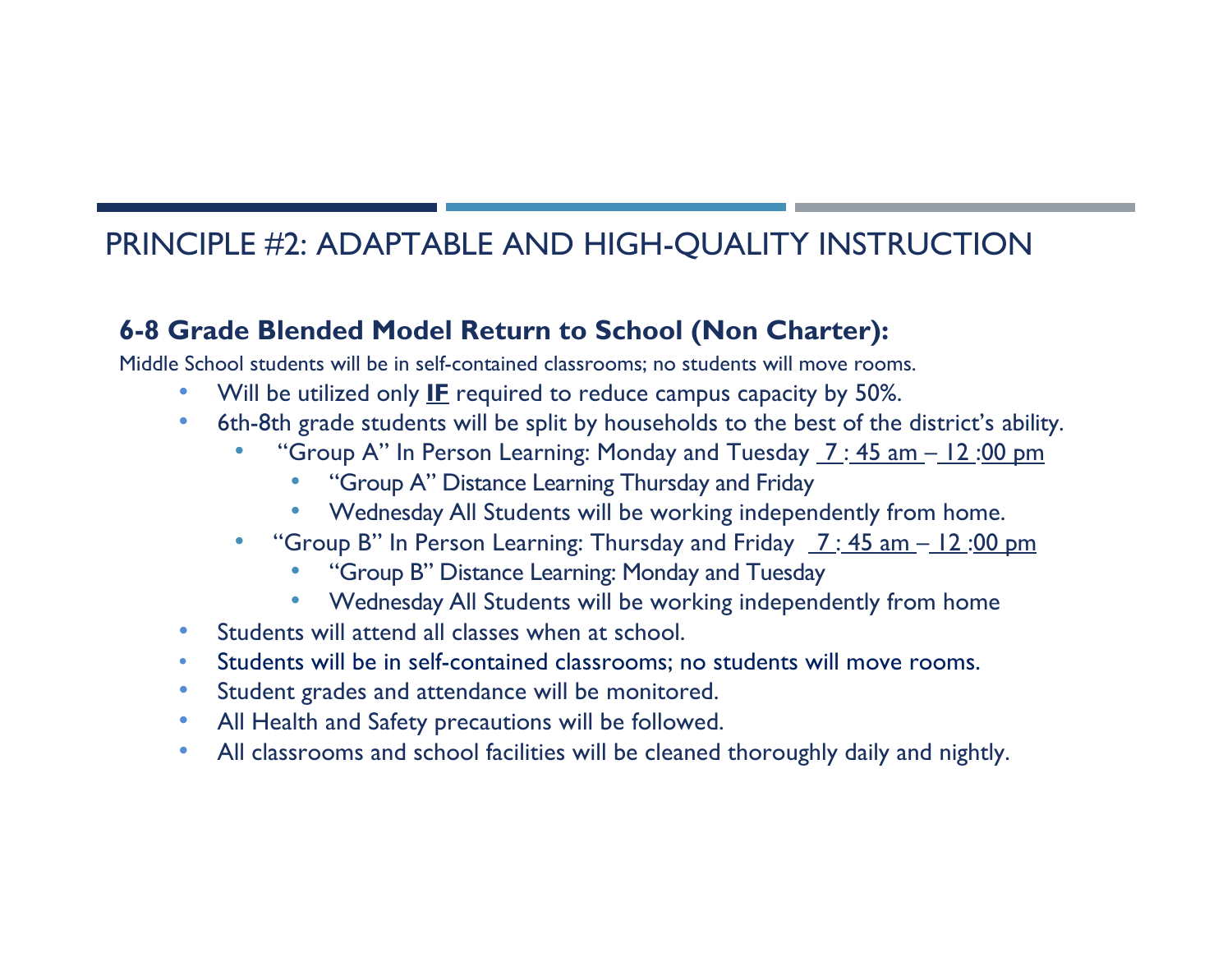### **Distance Learning Model:**

- K-6 will follow the Blended Learning Model
- 7<sup>th</sup>-8<sup>th</sup> grade students will follow their full return to school schedule, but through Zoom and other educational technology platforms until district is given permission to begin in person learning.
- Will be utilized only **IF** required to continue to have campus closed.
- Wednesday will be used for Intervention/Enrichment and Teacher Preparation.
- Student accountability measures will be in place including the ability to earn A-F grades,
- Student attendance will be monitored.
- In-person small group instruction may be allowed.
- All health and safety precautions will be followed.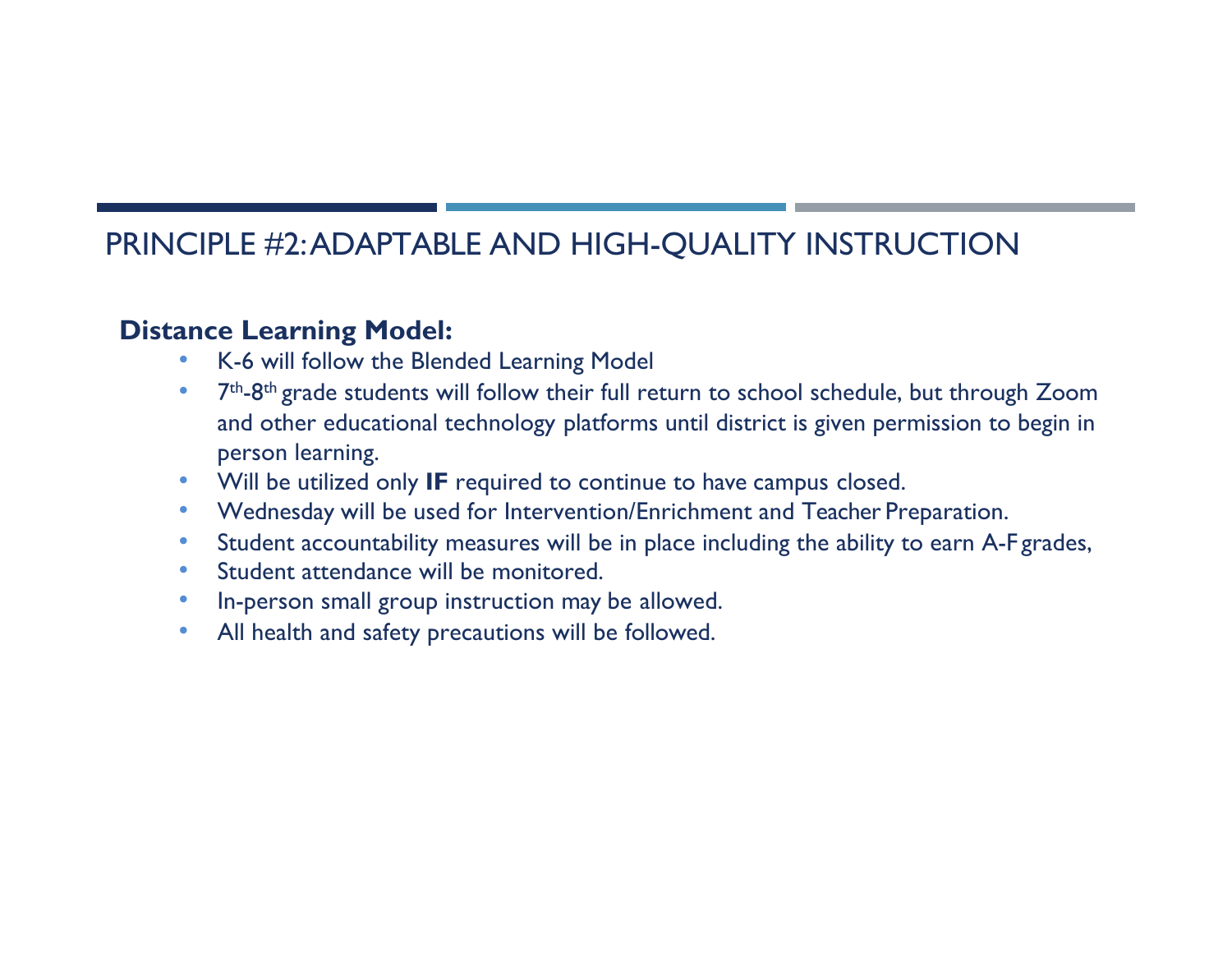## **Independent Study Model:**

- Voluntary for students who do not wish to attend in person classes.
- Parent will be responsible for primary instruction under supervision of certificated teacher.
- Student MUST show ongoing growth in all academic areas.
- Weekly/Monthly check-in with a certificated teacher will be mandatory.
- In-person Small Group Instruction may occur.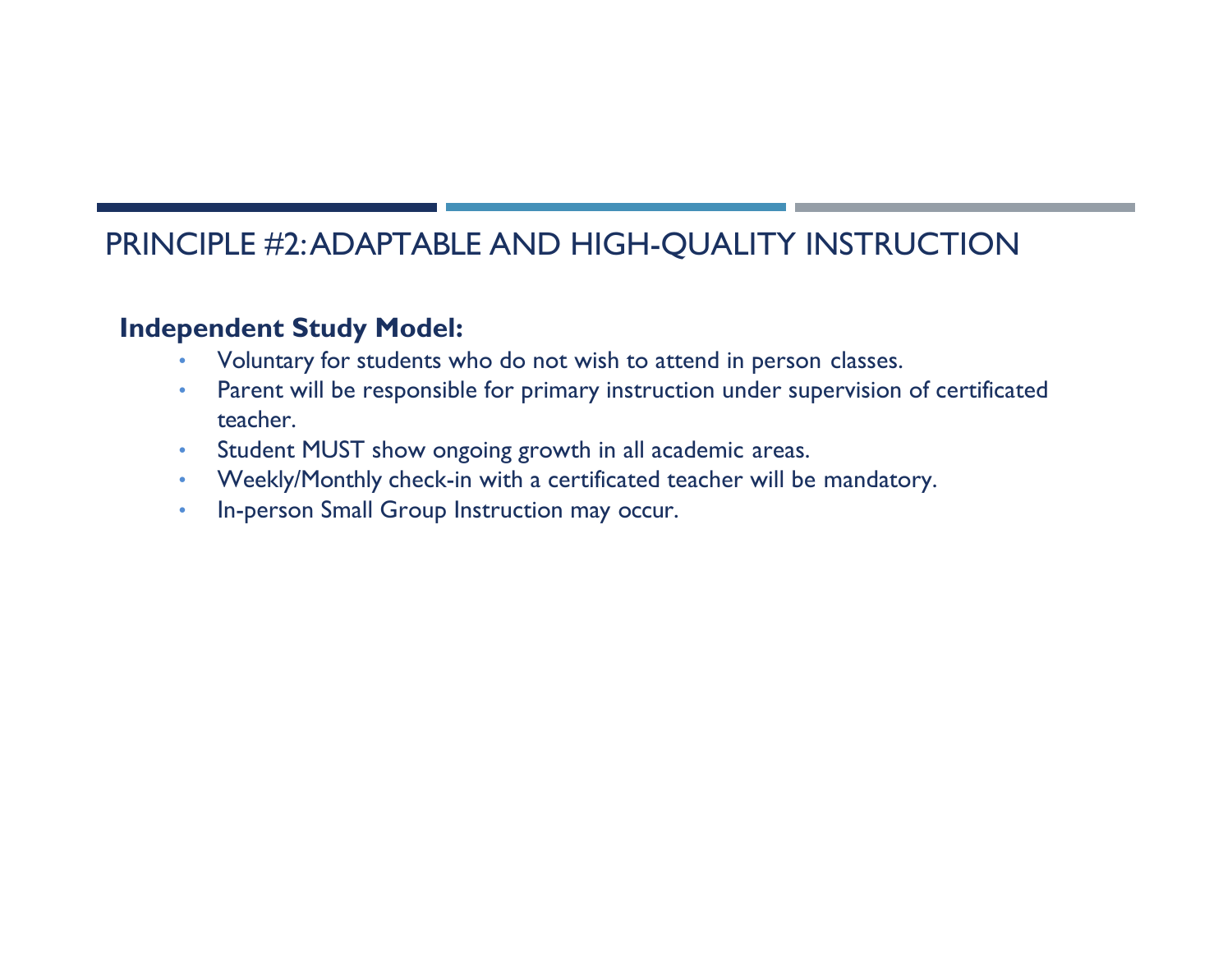## PRINCIPLE #3: EQUITABLE ACADEMIC SUPPORT FOR ALL STUDENTS

### **Overarching Considerations:**

- Equitability of resources for ALL students
- Equitability of services for ALL students:

### **Support Plan:**

- All TK-12th grade students will have Chromebooks or device checked out to use for both in person and distance learning.
- Internet hotspots will be provided to families that do not have reliable access to high speed internet.
- Students with disabilities, learning differences, or are struggling academically, small group and one-on-one support will be provided virtually or, if allowed by Stanislaus County Public Health, in small groups.
- Students, parents, and teachers will continue to use, and be instructed on how to use, various digital platforms including: Google Classroom, Zoom, and other digital platforms.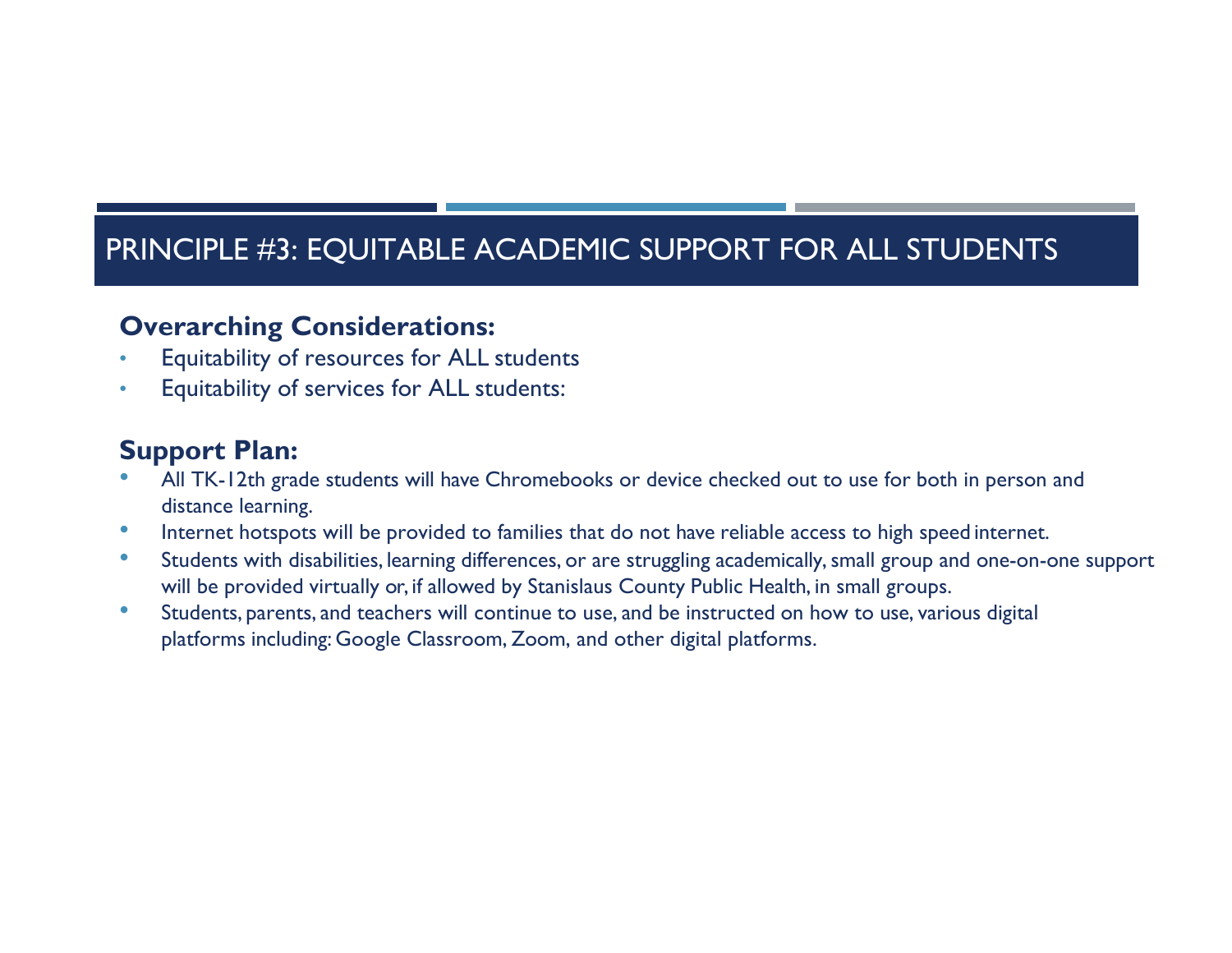## PRINCIPLE #4: ONGOING SOCIAL-EMOTIONAL & MENTAL HEALTH SUPPORT

### **Overarching Considerations:**

- Trauma support needs to be in place and available for all students, families, andstaff.
- District should provide site-based and individualized support as needed.

### **Support Plan:**

- Site Based Counseling Services will be available daily to all students.
- Mental Health Resource Guide has been shared to providing district, county, and regional support programs for individuals and families.
- Teacher Training on Social-Emotional and Mental Health supports.
- Frequent "check-ins" with students and appropriate follow-up.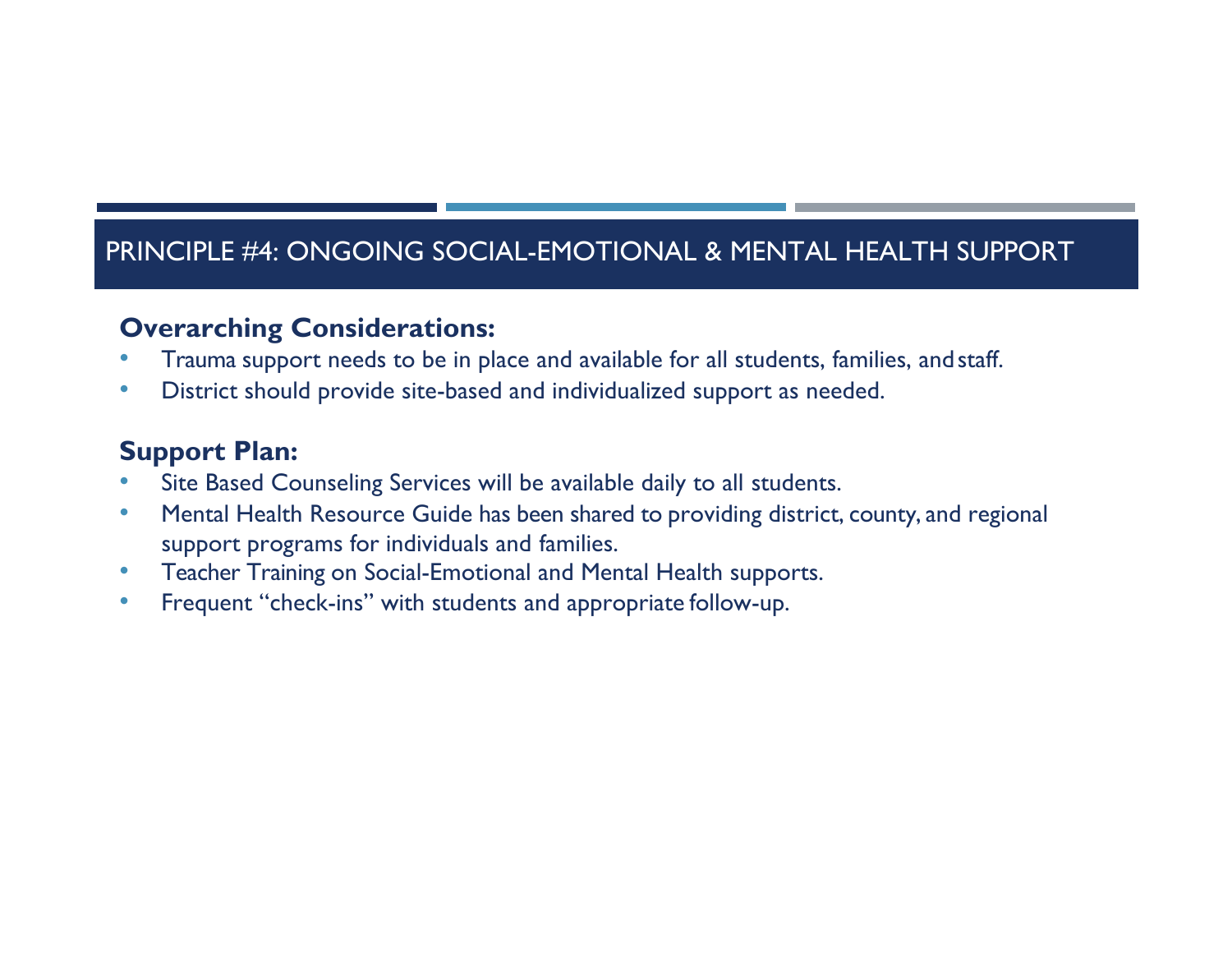## COVID-19 SURVEY RESPONSE DATA

Survey Data Collection Method:

- Survey data was collected in May, June and October of 2020:
- Online entry via Google Forms, paper survey, and other data collection based on emails and parent suggestions and concerns.
- Staff Survey Responses
- Parent Survey Responses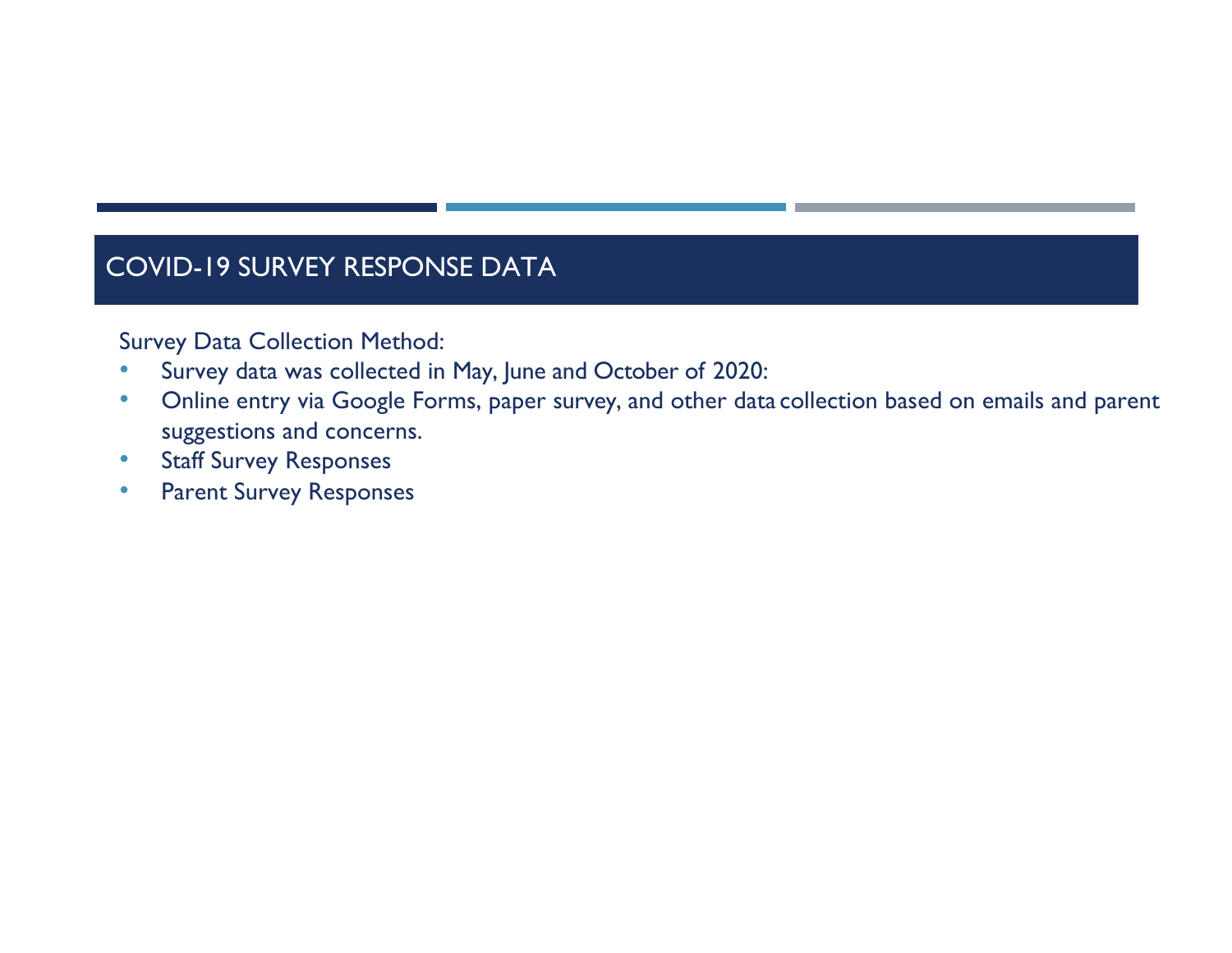# COVID-19 SURVEY RESPONSE DATA

### **Return to School Preferred Model:**

### **Parent Responses**

### **Elementary KES Parents:**

Full return: 27.2 % which is 82 out of 301 Blended: 42.8% which is 129 out of 301 Distance Continued: 26.6% which is 80 of 301 Independet Study: 3.3% which is 10 out of 301 Combined Distance/return full time: 54.8% which 162 out of 301

### **Middle School SMS Parents:**

Full return: 22.8% which is 23 out of 101 Blended: 30.7% which is 31 out of 101 Distance Continued: 43.6% which is 44 of 101 Independet Study: 3.0% which is 3 out of 101 Combined Distance and Parents wishing to return full time: 66.4% which 67 out of 101